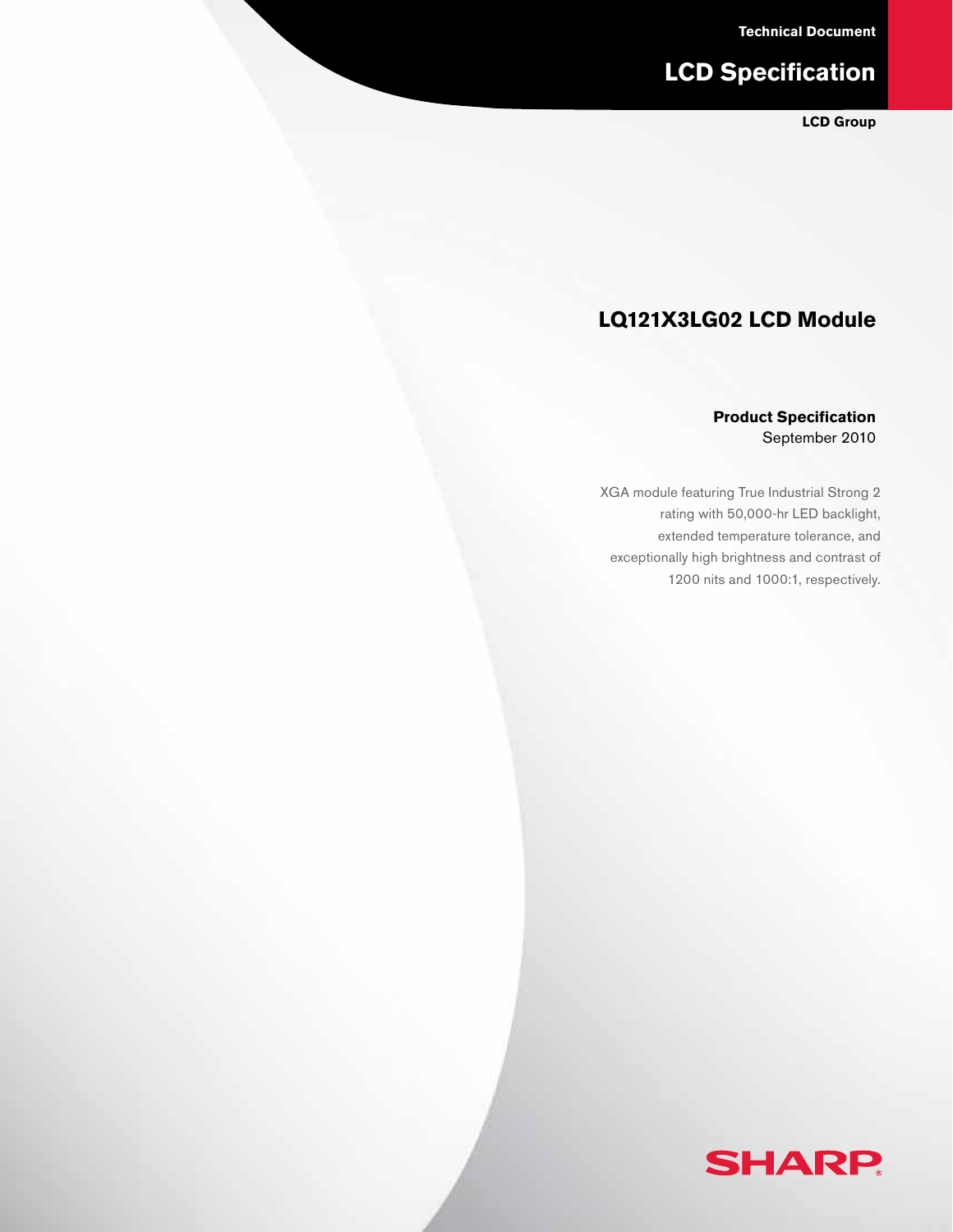| APREPARED BY :<br>DATE       | <b>SHARP</b>                                                           | SPEC No. LD-22906A                         |
|------------------------------|------------------------------------------------------------------------|--------------------------------------------|
|                              |                                                                        | FILE No.                                   |
| APPROVED BY :<br><b>DATE</b> |                                                                        | ISSUE : Sep. 28. 2010                      |
|                              | LIQUID CRYSTAL DISPLAY GROUP                                           | PAGE : 22 pages                            |
|                              | SHARP CORPORATION                                                      | APPLICABLE GROUP<br>LIQUID CRYSTAL DISPLAY |
|                              | SPECIFICATION                                                          | GROUP                                      |
|                              | DEVICE SPECIFICATION FOR<br>TFT-LCD Module<br>MODEL No.<br>LQ121X3LG02 |                                            |
| □ CUSTOMER'S APPROVAL        |                                                                        |                                            |
| <b>DATE</b>                  |                                                                        |                                            |
|                              |                                                                        |                                            |
|                              |                                                                        |                                            |
|                              |                                                                        | PRESENTED                                  |
| BY                           |                                                                        | BY                                         |
|                              |                                                                        | Fhiang<br>K. SHIONO                        |
|                              |                                                                        | Department General Manager                 |
|                              |                                                                        | Engineering Dept. I<br>LCD DIVISION III    |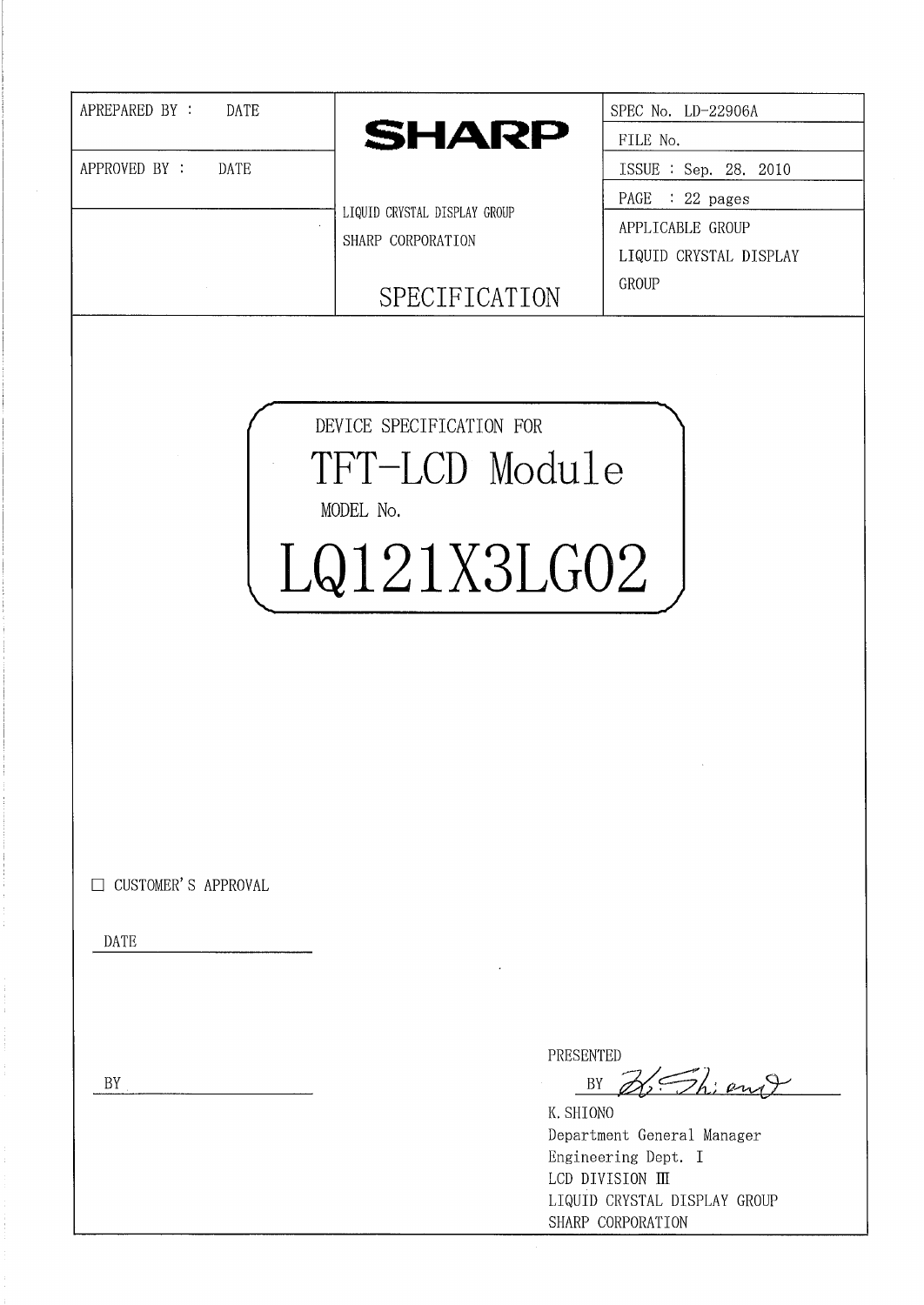# RECORDS OF REVISION

#### LQ121X3LG02

| SPEC No.  | DATE        | REVISED        |                              | SUMMARY | <b>NOTE</b> |
|-----------|-------------|----------------|------------------------------|---------|-------------|
|           |             | No.            | $\ensuremath{\mathsf{PAGE}}$ |         |             |
| LD-22906A | Sep.28.2010 | $\blacksquare$ | $\overline{\phantom{0}}$     |         | $1st$ Issue |
|           |             |                |                              |         |             |
|           |             |                |                              |         |             |
|           |             |                |                              |         |             |
|           |             |                |                              |         |             |
|           |             |                |                              |         |             |
|           |             |                |                              |         |             |
|           |             |                |                              |         |             |
|           |             |                |                              |         |             |
|           |             |                |                              |         |             |
|           |             |                |                              |         |             |
|           |             |                |                              |         |             |
|           |             |                |                              |         |             |
|           |             |                |                              |         |             |
|           |             |                |                              |         |             |
|           |             |                |                              |         |             |
|           |             |                |                              |         |             |
|           |             |                |                              |         |             |
|           |             |                |                              |         |             |
|           |             |                |                              |         |             |
|           |             |                |                              |         |             |
|           |             |                |                              |         |             |
|           |             |                |                              |         |             |
|           |             |                |                              |         |             |
|           |             |                |                              |         |             |
|           |             |                |                              |         |             |
|           |             |                |                              |         |             |
|           |             |                |                              |         |             |
|           |             |                |                              |         |             |
|           |             |                |                              |         |             |
|           |             |                |                              |         |             |
|           |             |                |                              |         |             |
|           |             |                |                              |         |             |
|           |             |                |                              |         |             |
|           |             |                |                              |         |             |
|           |             |                |                              |         |             |
|           |             |                |                              |         |             |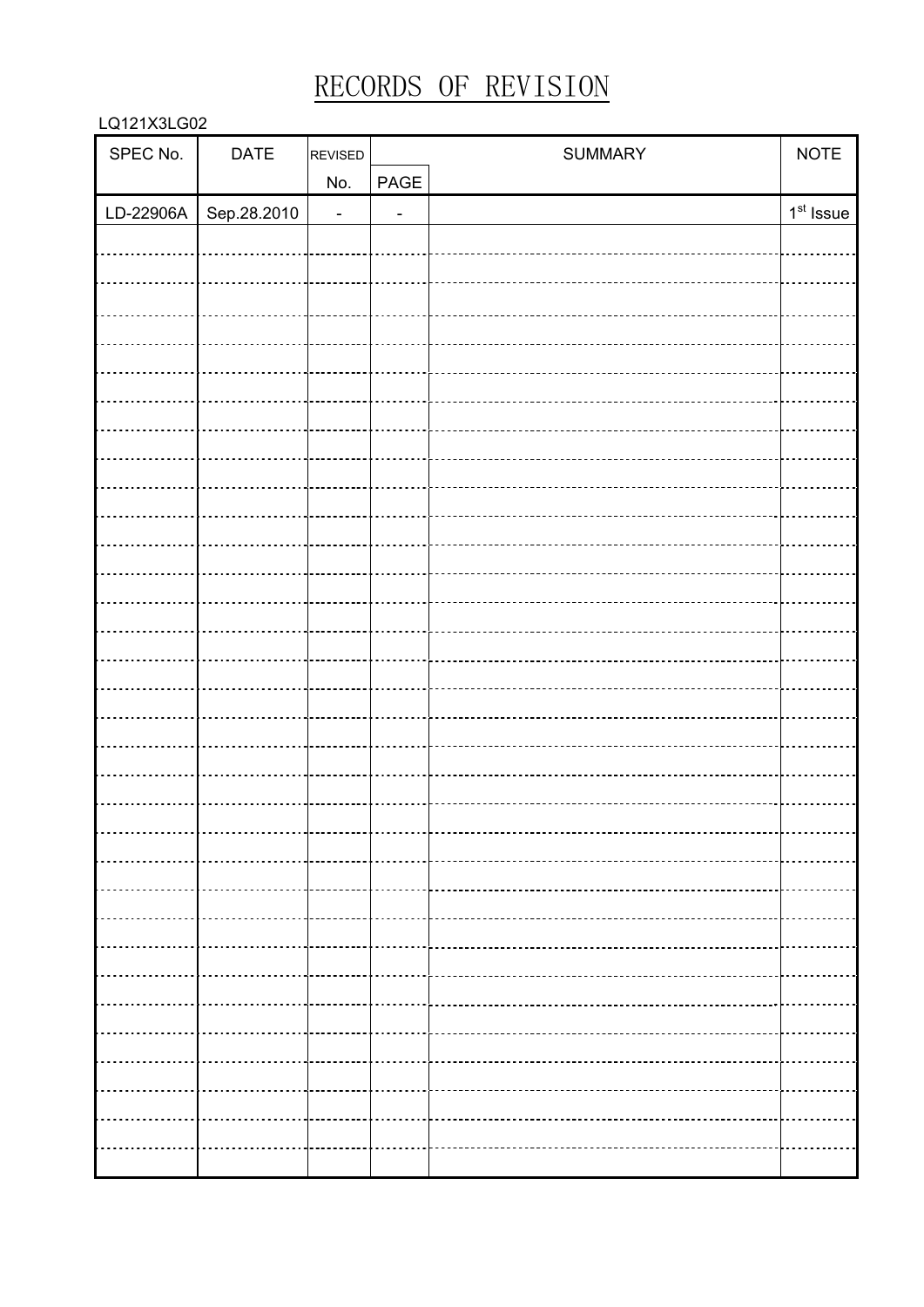#### **NOTICE**

 This publication is the proprietary of SHARP and is copyrighted, with all rights reserved. Under the copyright laws, no part of this publication may be reproduced or transmitted in any form or by any means, electronic or mechanical for any purpose, in whole or in part, without the express written permission of SHARP. Express written permission is also required before any use of this publication may be made by a third party.

 The application circuit examples in this publication are provided to explain the representative applications of SHARP's devices and are not intended to guarantee any circuit design or permit any industrial property right or other rights to be executed. SHARP takes no responsibility for any problems related to any industrial property right or a third party resulting from the use of SHARP's devices, except for those resulting directly from device manufacturing processes.

 In the absence of confirmation by device specification sheets, SHARP takes no responsibility for any defects that occur in equipment using any of SHARP's devices, shown in catalogs, data books, etc. Contact SHARP in order to obtain the latest device specification sheets before using any SHARP's device.

 SHARP reserves the right to make changes in the specifications, characteristics, data, materials, structures and other contents described herein at any time without notice in order to improve design or reliability. Contact SHARP in order to obtain the latest specification sheets before using any SHARP's device. Manufacturing locations are also subject to change without notice.

 Observe the following points when using any device in this publication. SHARP takes no responsibility for damage caused by improper use of the devices.

The devices in this publication are designed for use in general electronic equipment designs, such as:

- Personal computers Office automation Telecommunication equipment
- Test and measurement equipment Industrial control Personal digital assistant
- Audio visual and multimedia equipment Consumer electronics Personal navigation device

 The appropriate design measures should be taken to ensure reliability and safety when SHARP's devices are used for equipment such as:

- Transportation control and safety equipment (i.e., aircraft, trains, automobiles, etc.)
- Traffic signals Gas leakage sensor breakers
- Alarm equipment Various safety devices etc.

SHARP's devices shall not be used for equipment that requires extremely high level of reliability, such as:

- Military and space applications Nuclear power control equipment
- Medical equipment for life support

 Contact a SHARP representative, in advance, when intending to use SHARP's devices for any "specific" applications other than those recommended by SHARP.

 Contact and consult with a SHARP representative if there are any questions about the contents of this publication.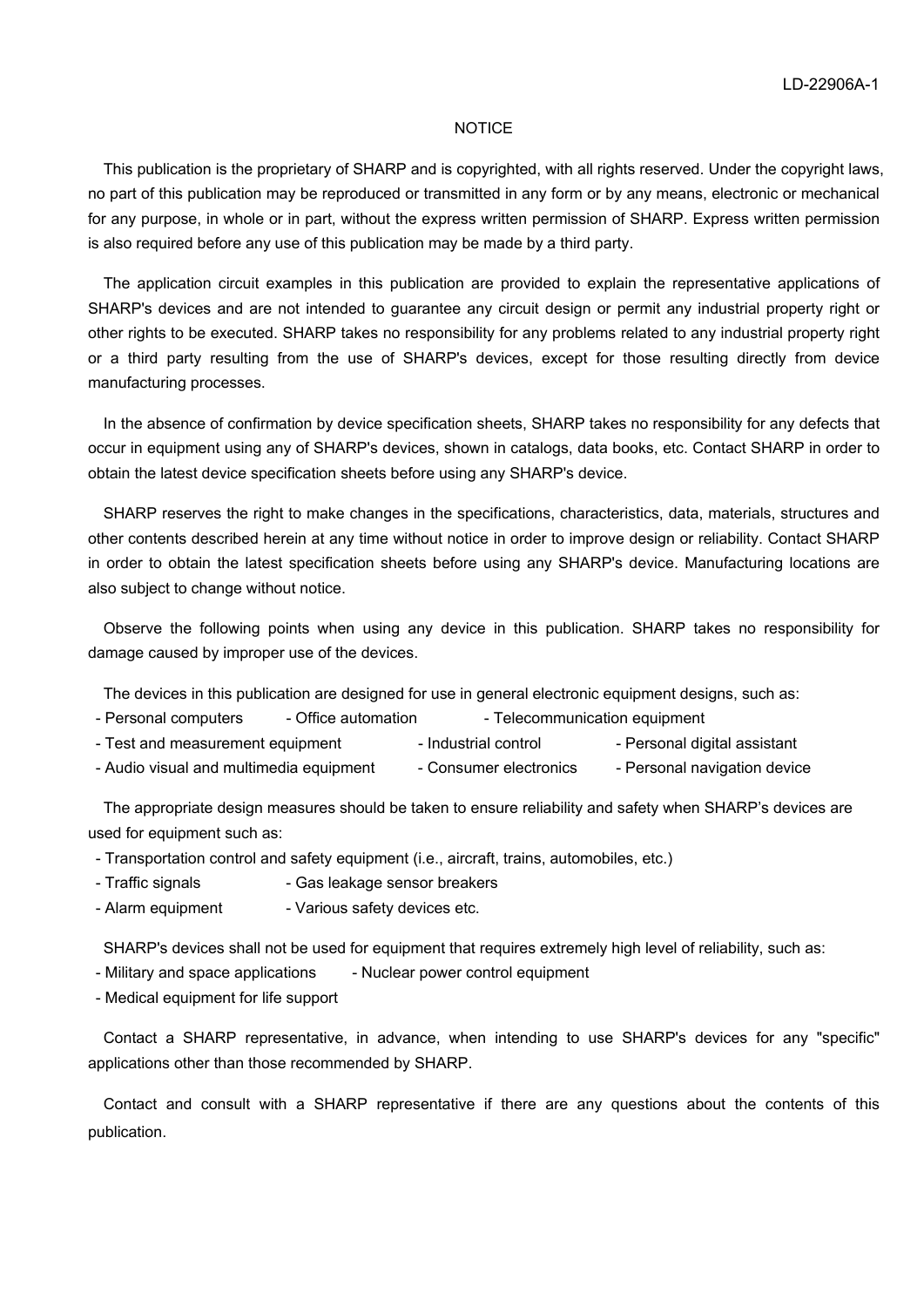| Table of contents |  |
|-------------------|--|
|                   |  |
|                   |  |
|                   |  |
|                   |  |
|                   |  |
|                   |  |
|                   |  |
|                   |  |
|                   |  |
|                   |  |
|                   |  |
|                   |  |
|                   |  |
|                   |  |
|                   |  |
|                   |  |
|                   |  |
|                   |  |
|                   |  |
|                   |  |
|                   |  |
|                   |  |
|                   |  |
|                   |  |
|                   |  |
|                   |  |
|                   |  |
|                   |  |
|                   |  |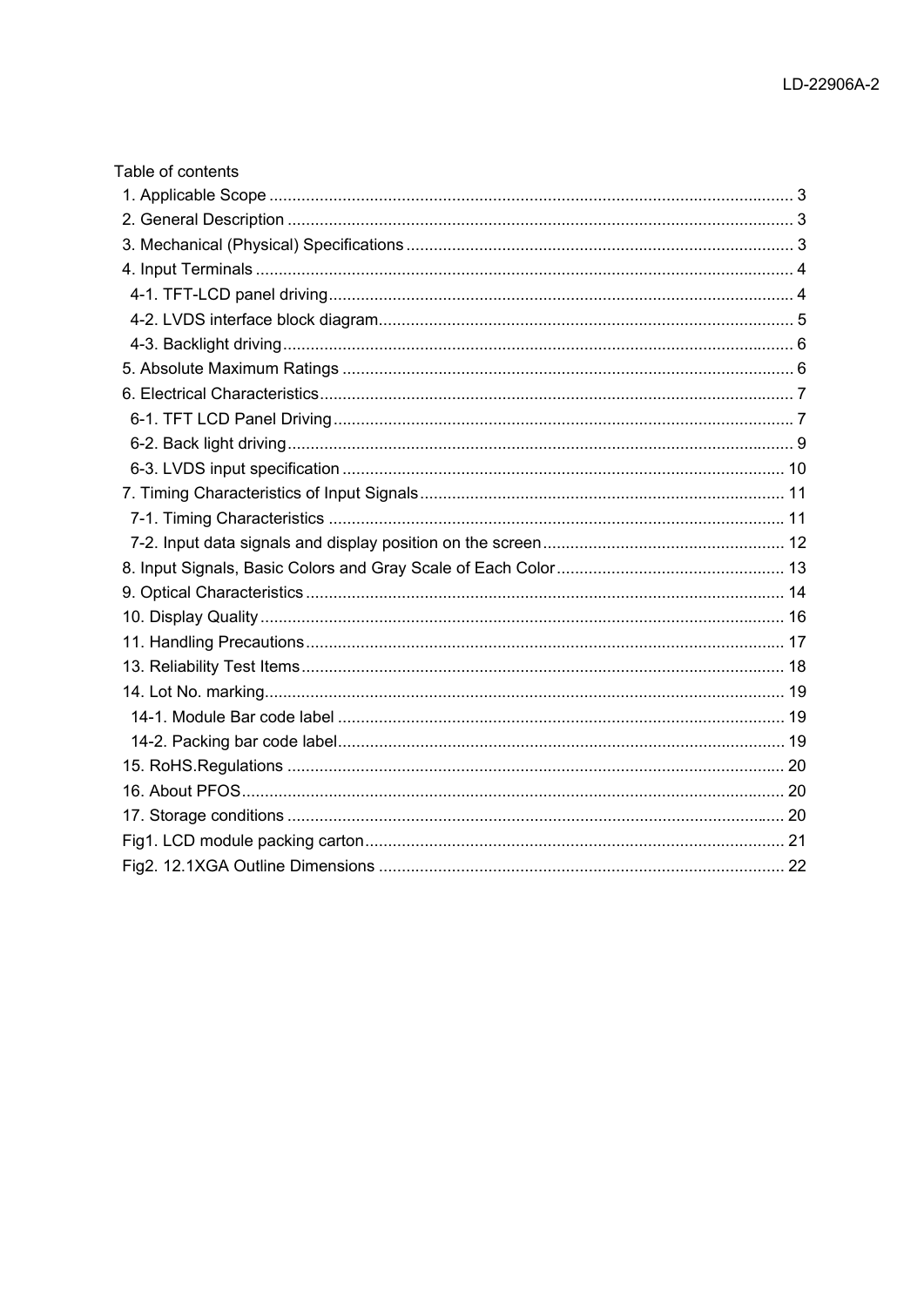## 1. Applicable Scope

This specification applies to a color TFT-LCD Module "LQ121X3LG02".

## 2. General Description

This module is a color active matrix LCD module incorporating amorphous silicon TFT (Thin Film Transistor). It is composed of a color TFT-LCD panel, driver ICs, control circuit and power supply circuit and a back light unit.

Graphics and texts can be displayed on a 1024 x 3 x 768 dots panel with 262,144 colors by using LVDS (Low Voltage Differential Signaling) to interface and supplying +3.3V DC supply voltage for TFT-LCD panel driving and supply voltage for back light.

In this TFT-LCD panel, low reflection / color filters of excellent color performance and LED backlights of high brightness are incorporated to realize brighter and clearer pictures, making this model optimum for use in multi-media applications.

Optimum viewing direction is 6 o'clock.

LED Backlight-driving DC/DC converter is not built in this module.

3. Mechanical (Physical) Specifications

| Item                | Specifications                | Unit  |
|---------------------|-------------------------------|-------|
| Display size        | 30.7 (12.1") diagonal         | cm    |
| Active area         | 254.8 (H) $\times$ 184.3(V)   | mm    |
|                     | 1024 (H) x 768 (V)            | pixel |
| Pixel format        | $(1$ Pixel = R+G+B dots)      |       |
| Aspect ratio        | 4:3                           |       |
| Pixel pitch         | $0.240$ (H) x 0.240 (V)       | mm    |
| Pixel configuration | R, G, B vertical stripes      |       |
| Display mode        | Normally White                |       |
| Surface treatment   | Antiglare and hard-coating 2H |       |

| Parameter                  |        | Min.  | Typ.  | Max.  | Unit          |
|----------------------------|--------|-------|-------|-------|---------------|
| Unit outline<br>dimensions | Width  | 258.5 | 259.0 | 259.5 | <sub>mm</sub> |
|                            | Height | 204.5 | 205.0 | 205.5 | mm            |
|                            | Depth  |       | 7.5   | 8.0   | mm            |
| Mass<br>[Note 3-1]         |        |       | 530   | 550   | g             |

Outline dimensions is shown in Fig.2

[Note 3-1] excluding LED backlight FPC and the mounting tab.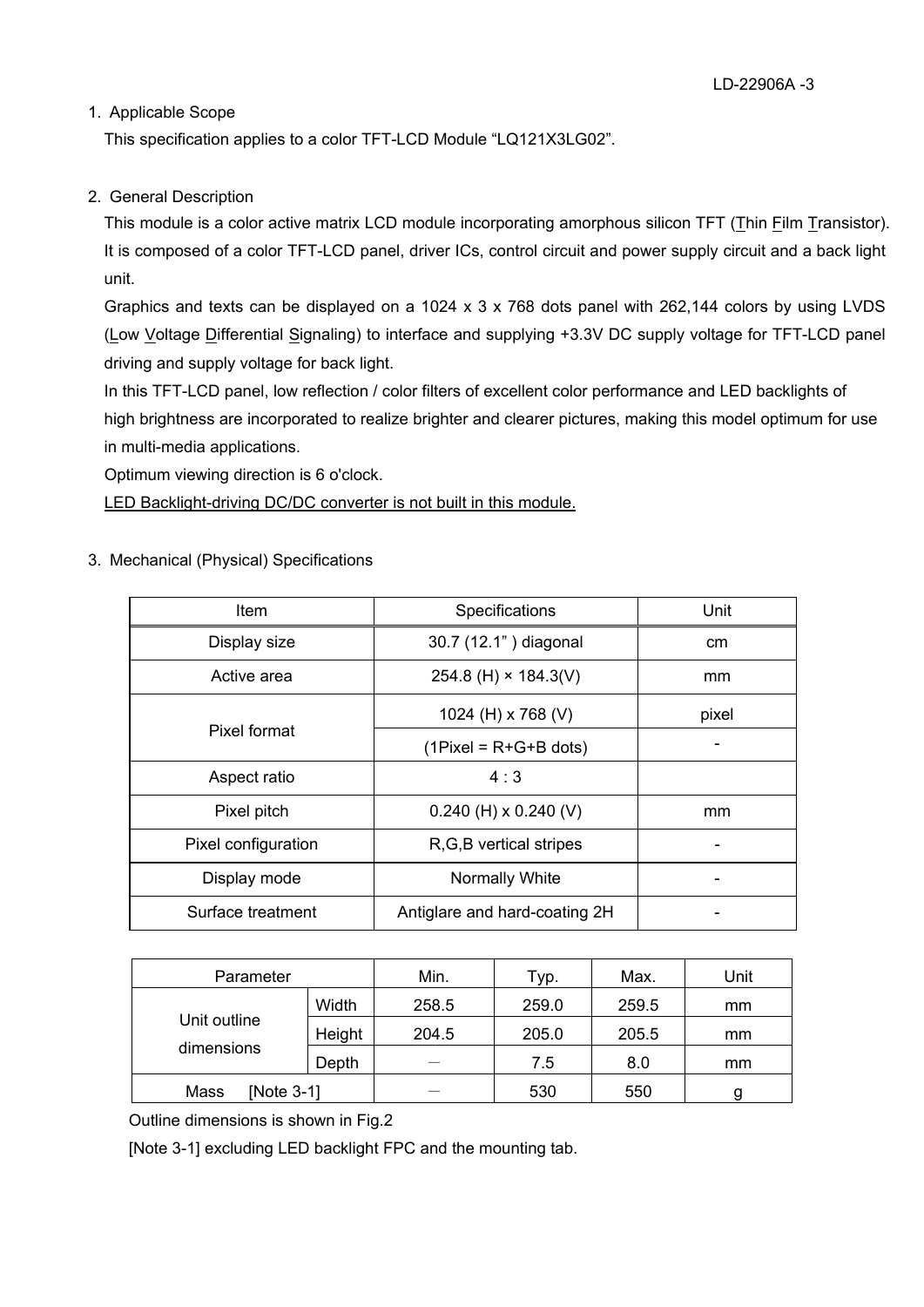## 4. Input Terminals

4-1. TFT-LCD panel driving

| Pin No.        | Symbol     | <b>Function</b>                 | Remark     |
|----------------|------------|---------------------------------|------------|
| 1              | Vcc        | +3.3V power supply              |            |
| $\overline{2}$ | Vcc        | +3.3V power supply              |            |
| 3              | <b>GND</b> |                                 |            |
| 4              | <b>GND</b> |                                 |            |
| 5              | RxIN0-     | Receiver signal of LVDS CH0 (-) | [Note 4-1] |
| 6              | RxIN0+     | Receiver signal of LVDS CH0 (+) | [Note 4-1] |
| $\overline{7}$ | <b>GND</b> |                                 |            |
| 8              | RxIN1-     | Receiver signal of LVDS CH1 (-) | [Note 4-1] |
| 9              | RxIN1+     | Receiver signal of LVDS CH1 (+) | [Note 4-1] |
| 10             | <b>GND</b> |                                 |            |
| 11             | RxIN2-     | Receiver signal of LVDS CH2 (-) | [Note 4-1] |
| 12             | RxIN2+     | Receiver signal of LVDS CH2 (+) | [Note 4-1] |
| 13             | <b>GND</b> |                                 |            |
| 14             | CK IN-     | Receiver signal of LVDS CLK (-) | [Note 4-1] |
| 15             | CK IN+     | Receiver signal of LVDS CLK (+) | [Note 4-1] |
| 16             | <b>GND</b> |                                 |            |
| 17             | <b>NC</b>  |                                 | [Note 4-2] |
| 18             | <b>NC</b>  |                                 | [Note 4-2] |
| 19             | <b>GND</b> |                                 |            |
| 20             | <b>GND</b> |                                 |            |

[Note 4-1] Relation between RxINi(i=0,1,2) and actual data is shown in following section (4-2)(7-2). [Note 4-2] Please use NC by OPEN or GND. NC terminal is not connected with the internal circuit.

Using connector : DF19L-20P-1H (HIROSE) or equivalent.

Corresponding connector : DF19G-20S-1C(HIROSE)

(Sharp is not responsible to its product quality, if the user applies a connector not corresponding to the above model.)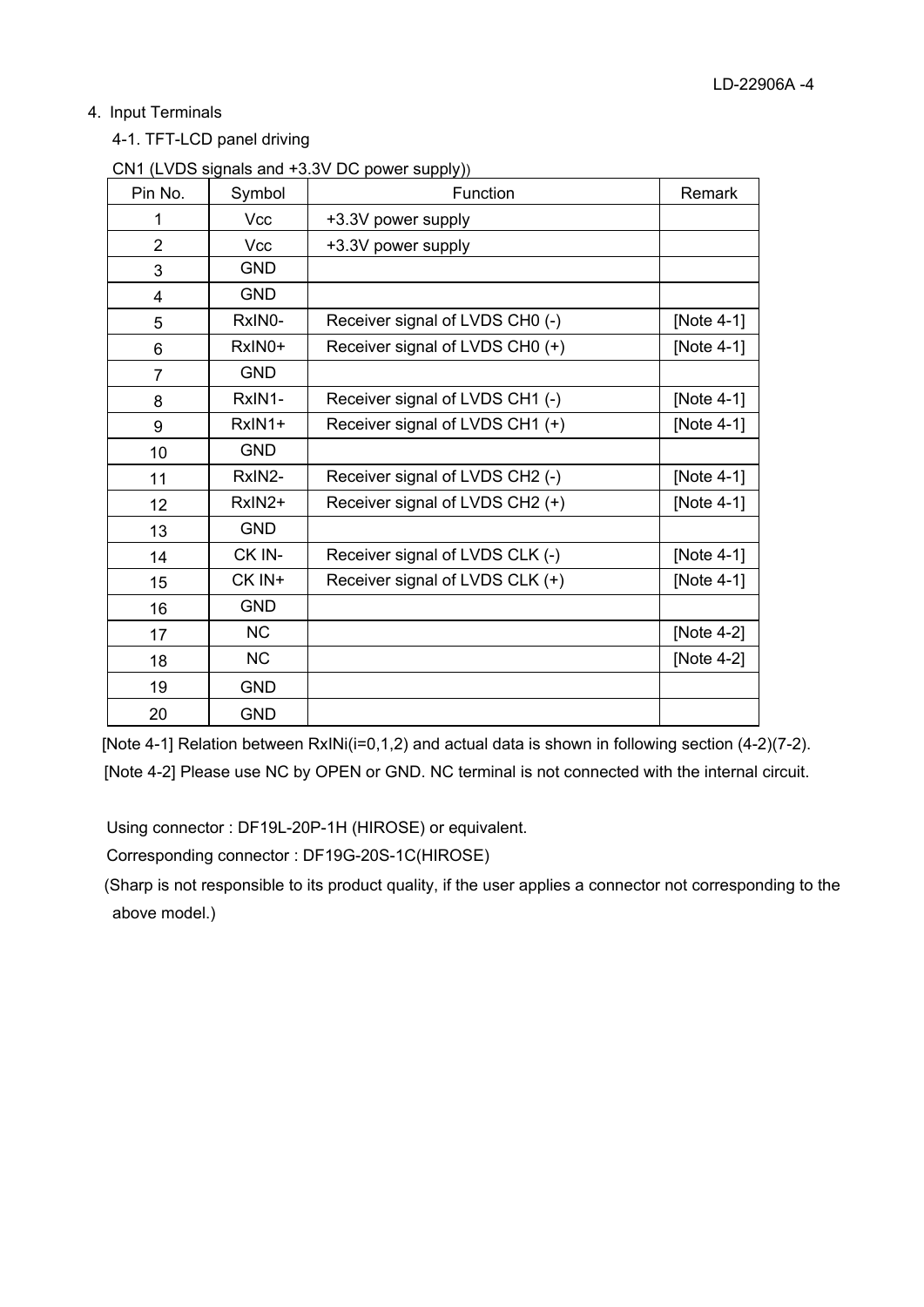4-2. LVDS interface block diagram

Using receiver : Single LVDS interface contained in a control IC

Corresponding Transmitter : THC63LVDM63A (THINE) or equivalent



[Note] Do not use at high-impedance TxIN 18 - 19.

Symbol of CN1 (Pin No.)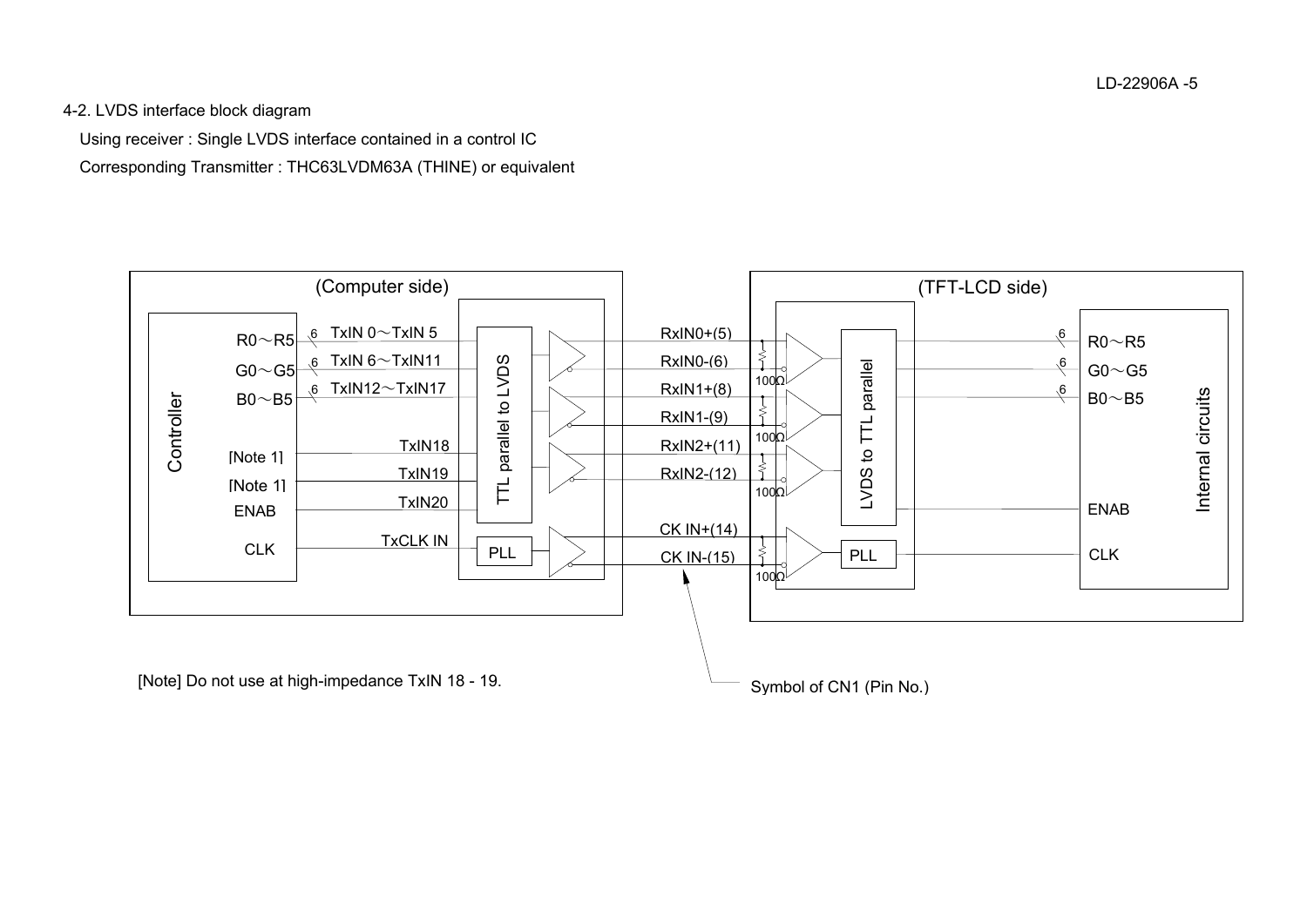#### 4-3. Backlight driving

#### LED-Back Light FPC

| Pin No. | Symbol    | Function         | Remark     |
|---------|-----------|------------------|------------|
|         | LED_C1    | LED-B/L Cathode1 |            |
| 2       | LED_C2    | LED-B/L Cathode2 |            |
| 3       | LED_C3    | LED-B/L Cathode3 |            |
| 4       | LED C4    | LED-B/L Cathode4 |            |
| 5       | LED_C5    | LED-B/L Cathode5 |            |
| 6       | <b>NC</b> |                  | [Note 4-3] |
| 7       | LED_A     | LED-B/L Anode    |            |
| 8       | LED A     | LED-B/L Anode    |            |
| 9       | LED A     | LED-B/L Anode    |            |
| 10      | LED_A     | LED-B/L Anode    |            |

[Note 4-3]Please use NC by OPEN. NC terminal is not connected with the internal circuit.

Corresponding connector : 52746-1071(MOLEX)

(Sharp is not responsible to its product quality, if the user applies a connector not corresponding to the above model.)

## 5. Absolute Maximum Ratings

|                                 |                              |                     | Rated value |           |                 |                |  |
|---------------------------------|------------------------------|---------------------|-------------|-----------|-----------------|----------------|--|
| Item                            | Symbol                       | Conditions          | Min.        | Max.      | Unit            | <b>Remarks</b> |  |
| Input voltage                   | $V_{1}$                      | Ta = $25^{\circ}$ C | $-0.3$      | $Vcc+0.3$ | V               | [Note 5-1]     |  |
| +3.3V supply voltage            | $\mathsf{V}_{\mathrm{cc}}$   | Ta = 25 $\degree$ C | 0           | $+4.0$    | V               |                |  |
| <b>LED</b> forward current      | <b>ILED F</b>                | Ta = $25^{\circ}$ C | $\mathbf 0$ | 280       | mA              | [Note 5-2]     |  |
| LED reverse current             | LED_R                        | Ta = 25 $\degree$ C |             | 85        | mA              |                |  |
| Storage Temperature             | ${\mathsf T}_{\textsf{stg}}$ |                     | $-35$       | $+75$     | $^{\circ}C$     | [Note 5-3]     |  |
| Operating Temperature (Ambient) | $T_{\text{opr}}$             | Ta = $25^{\circ}$ C | -20         | $+50$     | $\rm ^{\circ}C$ | [Note 5-3,5-4] |  |

[Note 5-1] LVDS signals

[Note 5-2] Value for one LED string

[Note 5-3] Humidity : 90%RH Max. at Ta $\leq$  +40°C.

Maximum wet-bulb temperature at  $+39^{\circ}C$  or less at Ta>+40 $^{\circ}C$ . No condensation.

[Note 5-4] Temperature of Panel surface is  $60^{\circ}$ C Max.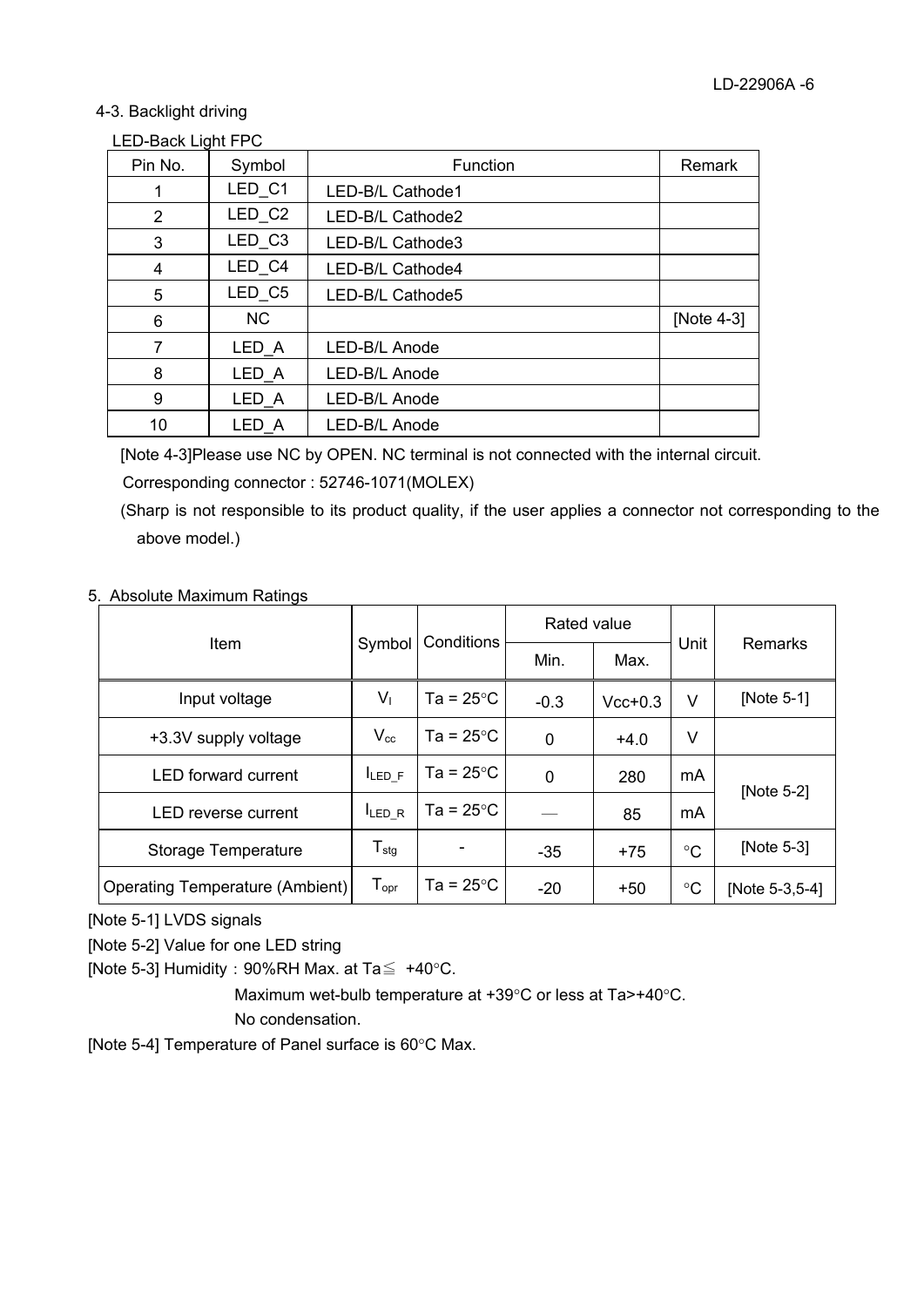## 6. Electrical Characteristics

## 6-1. TFT LCD Panel Driving

|                          |                                 |                 |             |        |        |            | . .<br>້∼                 |
|--------------------------|---------------------------------|-----------------|-------------|--------|--------|------------|---------------------------|
| Parameter                |                                 | Symbol          | Min.        | Typ.   | Max.   | Unit       | Remark                    |
| Supply voltage           |                                 | $V_{cc}$        | $+3.0$      | $+3.3$ | $+3.6$ | V          | [Note 6-2]                |
| Current dissipation      |                                 | $I_{\rm cc}$    |             | 380    | 600    | mA         | [Note 6-3]                |
|                          | Permissive input ripple voltage |                 |             |        | 100    | $mV_{P-P}$ | $Vcc = +3.3V$             |
| Input voltage range      |                                 | V <sub>1</sub>  | $\mathbf 0$ |        | 2.4    | V          | LVDS signals              |
| Differential input       | High                            | $V_{\tau H}$    |             |        | $+100$ | mV         | $V_{CM}$ = +1.2V          |
| threshold voltage        | Low                             | $V_{\tau_L}$    | $-100$      |        |        | mV         | [Note 6-1]                |
| Input current (High)     |                                 | $I_{\text{OH}}$ |             |        | ±10    | μA         | $V_1$ = +2.4V Vcc = +3.6V |
| Input current (Low)      |                                 | $I_{OL}$        |             |        | ±10    | μA         | $V_1 = 0V$ Vcc = 3.6V     |
| <b>Terminal resistor</b> |                                 | $R_{T}$         |             | 100    |        | Ω          | Differential input        |

[Note 6-1]  $V_{CM}$  : Common mode voltage of LVDS driver.

[Note 6-2] On-off conditions for supply voltage



\*1 : As for the power sequence for backlight, it is recommended to apply above mentioned input timing. If the backlight is lit on and off at a timing other than shown above, displaying image may get disturbed. This is due to variation of output signal from timing generator when LVDS signal is changed from on to off or vice versa, but has no harm to the module itself.



#### $Ta = 25^{\circ}C$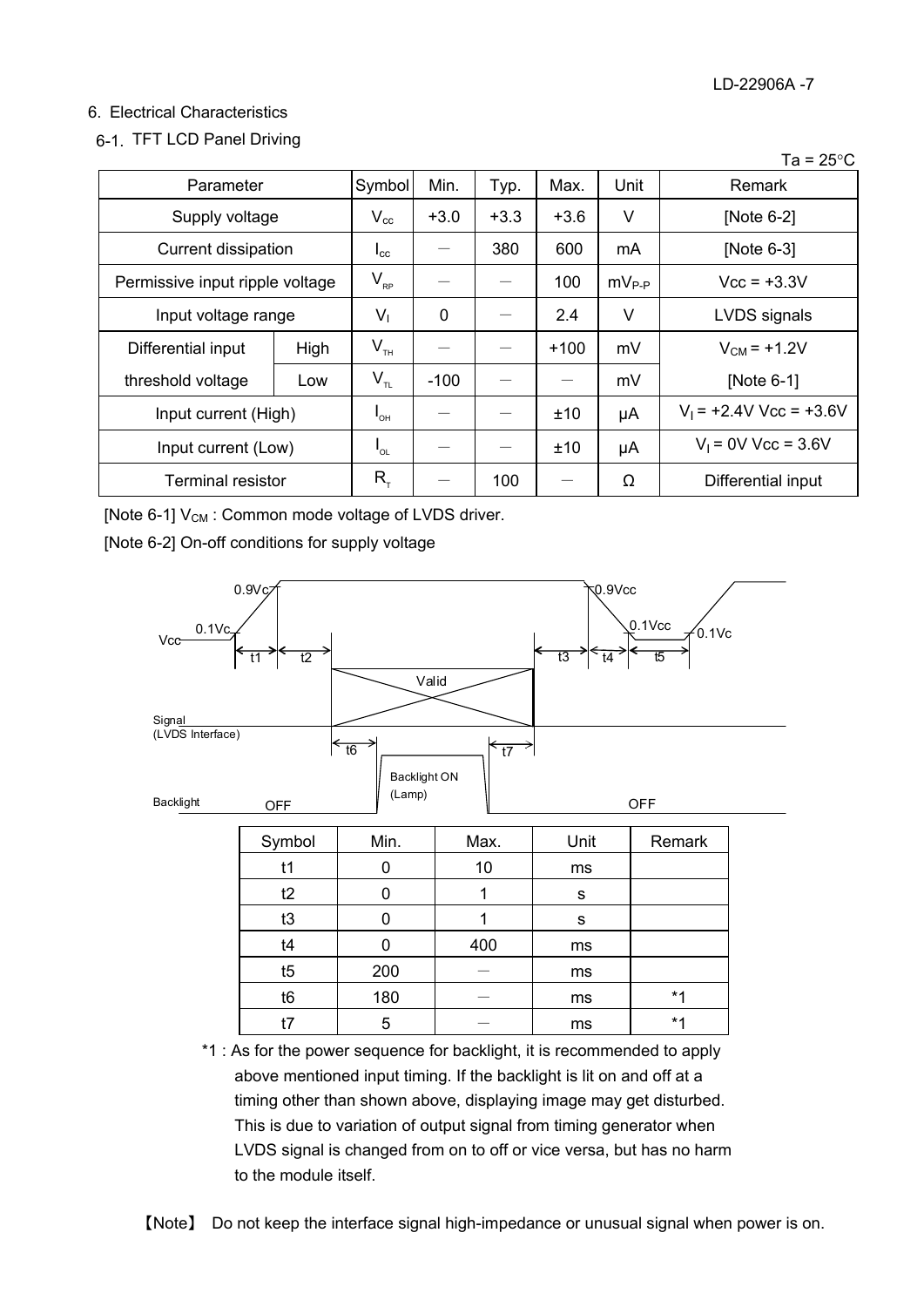Vcc-dip conditions

1)  $2.5 \text{ V} \leq \text{Vcc} < 3.0 \text{ V}$ 

Td $\leq$ 10 ms

Under above condition, the display image should return to an appropriate figure after Vcc voltage recovers.

2)  $Vcc < 2.5 V$ 

Vcc-dip conditions should also follow the On-off conditions for supply voltage

[Note 6-3] Typical current situation : 16-gray-bar pattern.  $Vcc=+3.3V$ 

Maximum current situation : Vcc=+3.0V



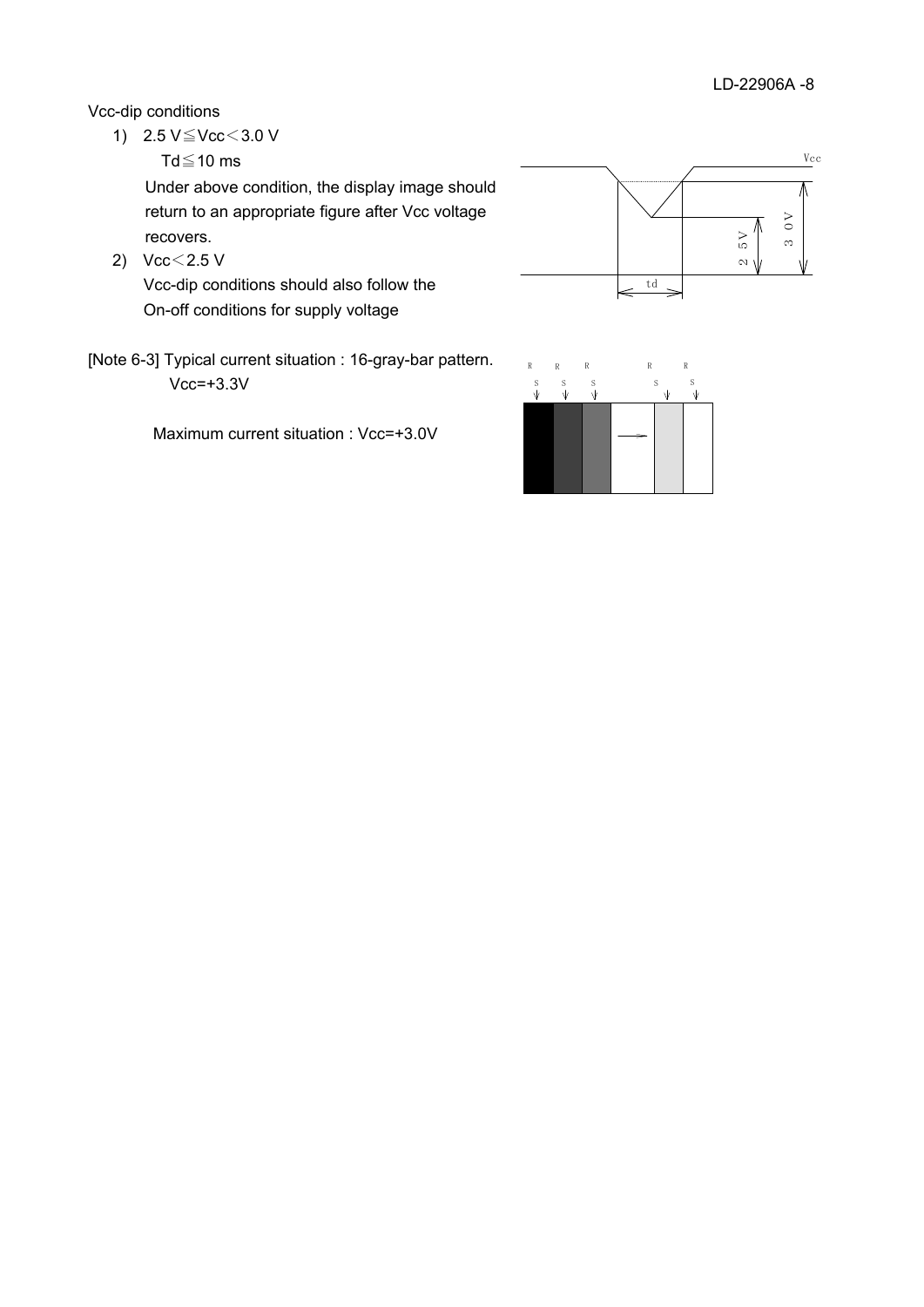## 6-2. Back light driving

The backlight system is edge-lighting type with 40 White-LED(White Light Emitting Diode).

| The characteristics of White-LED are shown in the following table. |                  |       |      |      |      | (Ta=25 °C)           |
|--------------------------------------------------------------------|------------------|-------|------|------|------|----------------------|
| Parameter                                                          | Symbol           | Min.  | Typ. | Max. | Unit | Remark               |
| LED forward voltage                                                | $V_{LED_F}$      |       | 24.0 | 27.2 | ٧    | [Note $6-4$ ]        |
| LED forward voltage variation                                      | $V_{LED_F}$      |       |      | 3.2  | v    | [Note 6-4, 6-5]      |
| LED forward current range                                          | <b>ILED F</b>    |       | 70   | 70   | mA   | Value for one string |
| Number of circuit strings                                          |                  |       | 5    |      |      | [Note 6-6]           |
| LED power consumption                                              | W <sub>LED</sub> |       | 8.4  | 9.5  | W    | [Note 6-4, 6-7]      |
| <b>LED</b> life time                                               | LLED             | 50000 |      |      | Hour | [Note 6-8]           |

[Note 6-4]  $I_{LEDF} = 70mA$ 

[Note 6-5] Variation of  $V_{LEDF}$  between each string in one LCD module.

[Note 6-6] The LED backlight is composed by 5 strings from which 8 LED is connected with the series. The figure below shows the circuit chart of each string.

In each circuit, there is a ceramic capacitor for the electrostatic protection.



[Note 6-7] Calculated value for reference ( $I_{LED_F} \times V_{LED_F}$ )

[Note 6-8] LED life time is defined as the time when Brightness becomes 50 % of the original value. under the condition of Ta = 25<sup>°</sup>C and  $I_{LEDF}$  = 70mA, and continuous lighting.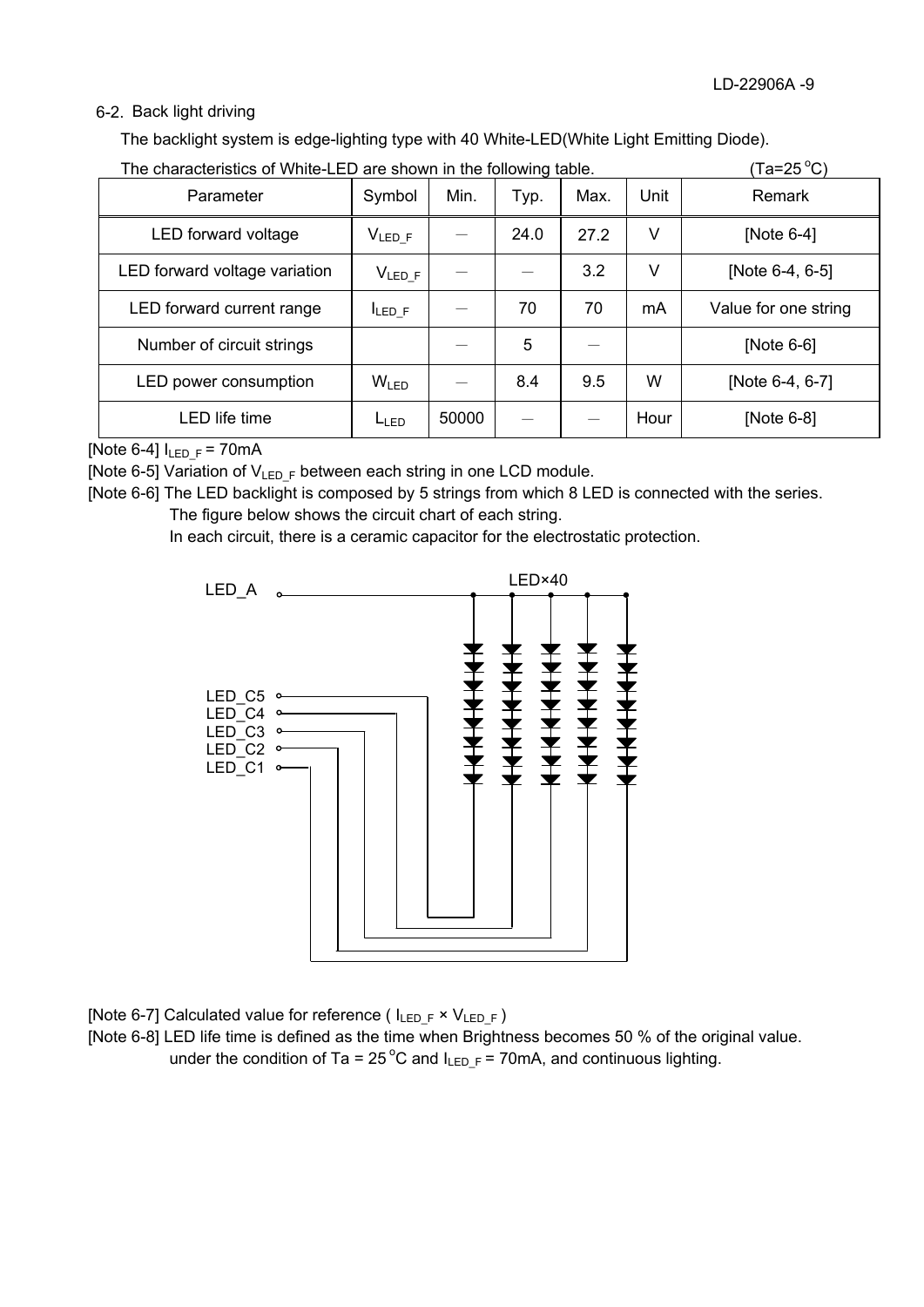## 6-3. LVDS input specification

#### 6-3-1. AC characteristics

| $-20^{\circ}$ C $\sim$ +60 $^{\circ}$ C<br>$Vcc = +3.0V \sim +3.6V$<br>Та |                   |                              |                          |                             |      |  |  |
|---------------------------------------------------------------------------|-------------------|------------------------------|--------------------------|-----------------------------|------|--|--|
| Parameter                                                                 | Symbol            | Min                          | Typ.                     | Max.                        | Unit |  |  |
| Input Data Position 0 (tRCIP=15.38ns)                                     | $t_{RIPI}$        | $-0.25$                      | 0.0                      | $+0.25$                     | ns   |  |  |
| Input Data Position 1 (tRCIP=15.38ns)                                     | $t_{\text{RIP0}}$ | $t_{\text{RCIP}}$ /7-0.25    | $t_{RCIP}/7$             | $t_{\text{RCIP}}$ /7+0.25   | ns   |  |  |
| Input Data Position 2 (tRCIP=15.38ns)                                     | $t_{RIP6}$        | 2 t <sub>RCIP</sub> /7-0.25  | 2 $t_{\text{RCIP}}/7$    | 2 t <sub>RCIP</sub> /7+0.25 | ns   |  |  |
| Input Data Position 3 (tRCIP=15.38ns)                                     | $t_{\text{RIPS}}$ | $3 t_{RCIP}$ /7-0.25         | $3 t_{RCIP}/7$           | 3 $t_{RCIP}/7 + 0.25$       | ns   |  |  |
| Input Data Position 4 (tRCIP=15.38ns)                                     | $t_{RIP4}$        | 4 $t_{\text{RCIP}}$ /7-0.25  | 4 $t_{\text{RCIP}}/7$    | 4 $t_{RCIP}/7 + 0.25$       | ns   |  |  |
| Input Data Position 5 (tRCIP=15.38ns)                                     | $t_{RIP3}$        | $5 \text{ t}_{RCIP}$ /7-0.25 | $5$ t <sub>RCIP</sub> /7 | 5 $t_{RCIP}/7 + 0.25$       | ns   |  |  |
| Input Data Position 6 (tRCIP=15.38ns)                                     | $t_{RIP2}$        | 6 t <sub>RCIP</sub> /7-0.25  | 6 $t_{\text{RCIP}}/7$    | 6 $t_{RCIP}/7 + 0.25$       | ns   |  |  |
| Phase Lock Loop Set                                                       | <b>T</b> RPLL     |                              |                          | 10                          | ms   |  |  |
| Input Clock Period                                                        | t <sub>RCIP</sub> | 14.9                         | 15.4                     | 20                          | ns   |  |  |

LVDS input timing



LVDS phase lock loop set

Note Vdiff=(RxINi+)-(RxINi-) (CK IN+)-(CK IN-)

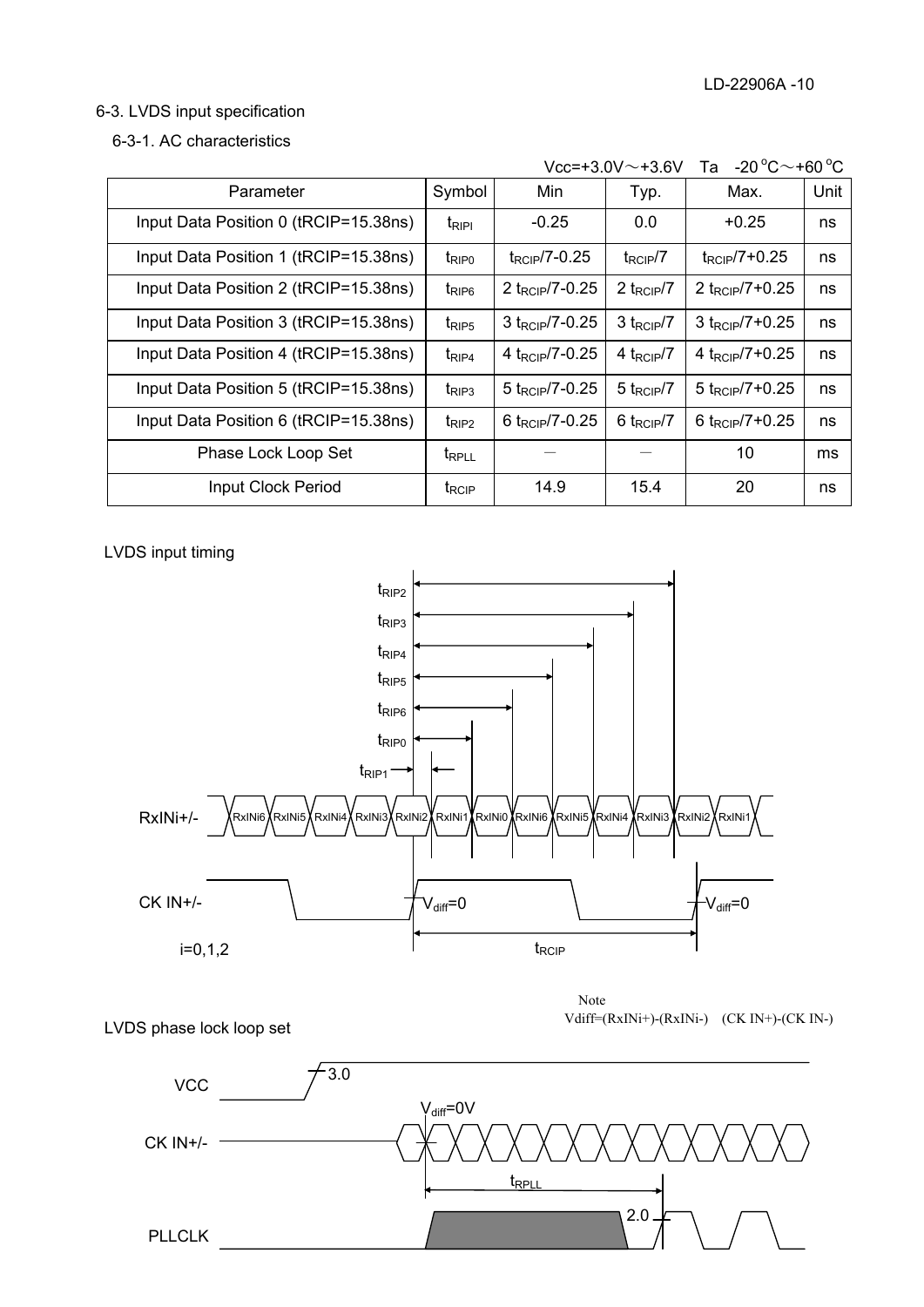## 6-3-2. LVDS data



## 7. Timing Characteristics of Input Signals

7-1. Timing Characteristics

(It provides by outputting the digital signal of LVDS-IC)

|              |                          |            |       |       |      | Vcc=+3.0V $\sim$ +3.6V Ta -20 $^{\circ}$ C $\sim$ +60 $^{\circ}$ C |            |
|--------------|--------------------------|------------|-------|-------|------|--------------------------------------------------------------------|------------|
|              | Parameter                | Symbol     | Min.  | Typ.  | Max. | Unit                                                               | Remark     |
| <b>Clock</b> | Frequency                | 1/Tc       | 50    | 65    | 67   | <b>MHz</b>                                                         | [Note 7-1] |
|              |                          |            | 1260  | 1344  | 1408 | clock                                                              |            |
|              | Horizontal period        | TH         | 19.38 | 20.68 |      | μs                                                                 |            |
| Data enable  | Horizontal period (High) | <b>THd</b> | 1024  | 1024  | 1024 | clock                                                              |            |
| Signal       |                          |            | 803   | 806   | 900  | Line                                                               |            |
|              | Vertical period          | TV         | 15.56 | 16.67 |      | ms                                                                 |            |
|              | Vertical period (High)   | TVd        | 768   | 768   | 768  | line                                                               |            |

[Note 7-1] In case of using the long vertical period, the deterioration of display quality, flicker, etc, may occur.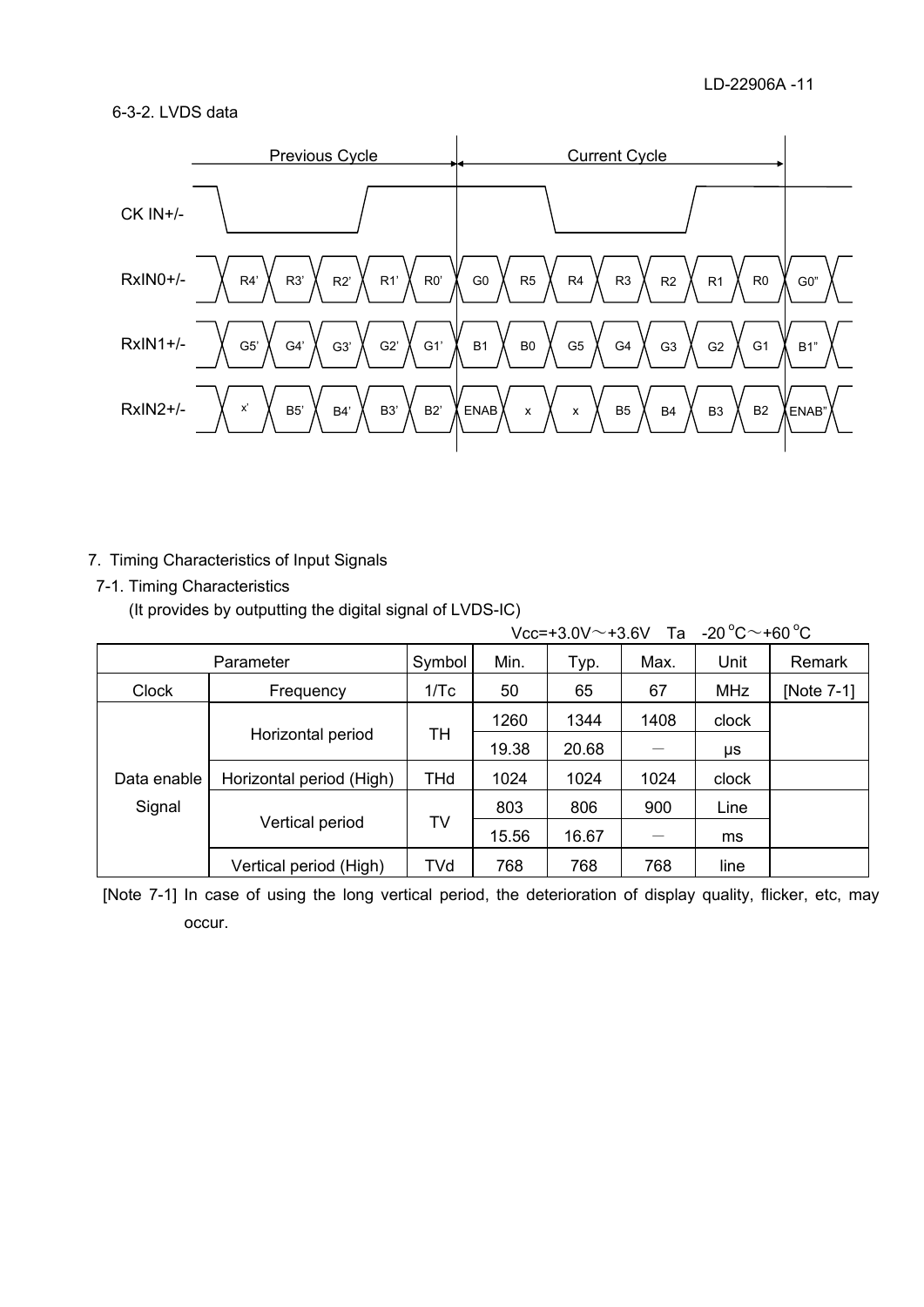

7-2. Input data signals and display position on the screen



Display position of input data(V H)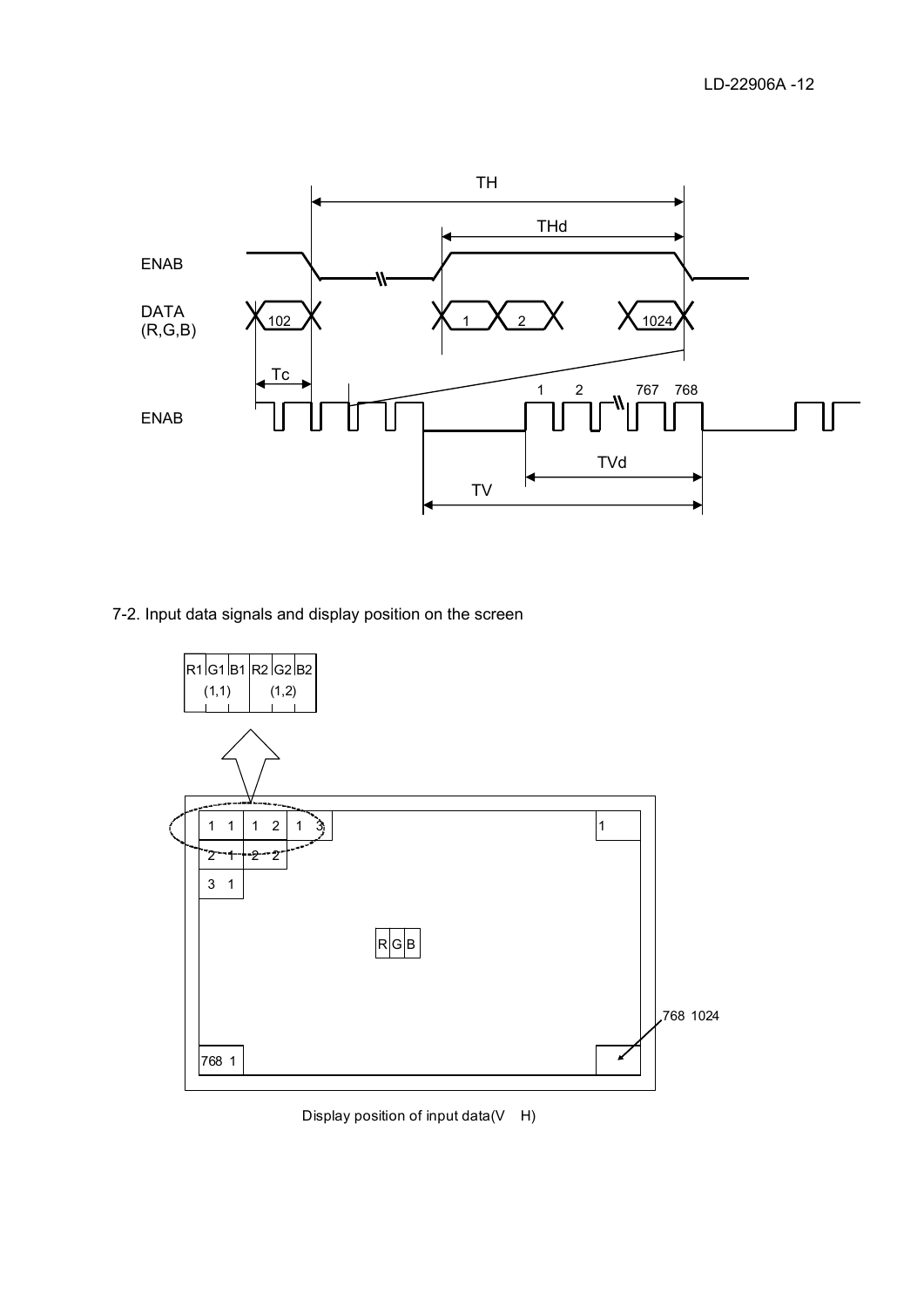LD-22906A -13

8. Input Signals, Basic Colors and Gray Scale of Each Color

|                       | Colors &              |                          |                |                  |                  |                |                |                |                  |                  | Data signal    |                |                |                |                |                  |                |                |           |                |
|-----------------------|-----------------------|--------------------------|----------------|------------------|------------------|----------------|----------------|----------------|------------------|------------------|----------------|----------------|----------------|----------------|----------------|------------------|----------------|----------------|-----------|----------------|
|                       | Gray scale Gray Scale |                          | R <sub>0</sub> | R <sub>1</sub>   | R <sub>2</sub>   | R <sub>3</sub> | R <sub>4</sub> | R <sub>5</sub> | G <sub>0</sub>   | G <sub>1</sub>   | G <sub>2</sub> | G <sub>3</sub> | G <sub>4</sub> | G <sub>5</sub> | B <sub>0</sub> | <b>B1</b>        | B <sub>2</sub> | B <sub>3</sub> | <b>B4</b> | B <sub>5</sub> |
|                       | <b>Black</b>          |                          | $\mathbf 0$    | $\pmb{0}$        | $\mathbf 0$      | $\pmb{0}$      | $\pmb{0}$      | 0              | $\mathbf 0$      | $\pmb{0}$        | 0              | 0              | $\pmb{0}$      | $\pmb{0}$      | $\pmb{0}$      | $\mathbf 0$      | $\pmb{0}$      | 0              | $\pmb{0}$ | 0              |
|                       | <b>Blue</b>           |                          | $\mathbf 0$    | 0                | 0                | $\pmb{0}$      | $\pmb{0}$      | 0              | $\mathbf 0$      | $\pmb{0}$        | 0              | 0              | $\pmb{0}$      | $\pmb{0}$      | 1              | 1                | 1              | 1              | 1         | 1              |
|                       | Green                 | $\qquad \qquad -$        | $\mathbf 0$    | $\mathbf 0$      | 0                | $\pmb{0}$      | $\pmb{0}$      | 0              | 1                | 1                | 1              | 1              | 1              | 1              | $\pmb{0}$      | 0                | $\pmb{0}$      | 0              | $\pmb{0}$ | 0              |
| <b>Basic Color</b>    | Cyan                  |                          | 0              | 0                | 0                | 0              | 0              | 0              | 1                | 1                | 1              | 1              | 1              | 1              | 1              | 1                | 1              | 1              | 1         | 1              |
|                       | Red                   |                          | 1              | 1                | 1                | 1              | 1              | 1              | 0                | 0                | 0              | 0              | 0              | 0              | 0              | 0                | 0              | 0              | 0         | 0              |
|                       | Magenta               | $\overline{\phantom{0}}$ | 1              | 1                | 1                | 1              | 1              | 1              | $\mathbf 0$      | 0                | 0              | 0              | 0              | 0              | 1              | 1                | 1              | 1              | 1         | 1              |
|                       | Yellow                | $\qquad \qquad -$        | 1              | 1                | 1                | 1              | 1              | 1              | 1                | 1                | 1              | 1              | 1              | 1              | $\pmb{0}$      | 0                | $\pmb{0}$      | 0              | $\pmb{0}$ | 0              |
|                       | White                 |                          | 1              | 1                | 1                | 1              | 1              | 1              | 1                | 1                | 1              | 1              | 1              | 1              | 1              | 1                | 1              | 1              | 1         | 1              |
|                       | <b>Black</b>          | GS <sub>0</sub>          | $\pmb{0}$      | $\pmb{0}$        | $\pmb{0}$        | $\pmb{0}$      | $\pmb{0}$      | $\pmb{0}$      | $\boldsymbol{0}$ | $\pmb{0}$        | 0              | $\pmb{0}$      | $\pmb{0}$      | $\pmb{0}$      | $\pmb{0}$      | $\pmb{0}$        | $\pmb{0}$      | $\pmb{0}$      | 0         | 0              |
|                       | ↑                     | GS1                      | 1              | 0                | $\pmb{0}$        | 0              | 0              | $\pmb{0}$      | 0                | $\pmb{0}$        | 0              | 0              | $\pmb{0}$      | 0              | $\pmb{0}$      | $\boldsymbol{0}$ | $\pmb{0}$      | 0              | 0         | 0              |
|                       | Darker                | GS <sub>2</sub>          | 0              | 1                | $\pmb{0}$        | 0              | 0              | 0              | 0                | 0                | 0              | 0              | 0              | 0              | 0              | 0                | 0              | 0              | 0         | 0              |
|                       | ↑                     | ↓                        |                |                  |                  |                |                |                |                  |                  |                |                |                |                |                |                  |                |                |           |                |
| Gray Scale of Red     |                       |                          |                |                  |                  |                |                |                |                  |                  |                |                |                |                |                |                  |                |                |           |                |
|                       | <b>Brighter</b>       | GS61                     | 1              | $\pmb{0}$        | 1                | 1              | 1              | 1              | 0                | 0                | 0              | 0              | $\pmb{0}$      | 0              | 0              | $\pmb{0}$        | 0              | 0              | 0         | 0              |
|                       |                       | GS62                     | 0              | 1                | 1                | 1              | 1              | 1              | 0                | $\pmb{0}$        | 0              | $\pmb{0}$      | $\pmb{0}$      | 0              | $\pmb{0}$      | $\boldsymbol{0}$ | $\pmb{0}$      | 0              | $\pmb{0}$ | 0              |
|                       | Red                   | GS63                     | 1              | 1                | 1                | 1              | 1              | 1              | $\mathbf 0$      | $\pmb{0}$        | 0              | $\pmb{0}$      | $\pmb{0}$      | $\pmb{0}$      | $\pmb{0}$      | $\pmb{0}$        | $\pmb{0}$      | 0              | $\pmb{0}$ | 0              |
|                       | <b>Black</b>          | GS <sub>0</sub>          | $\pmb{0}$      | $\pmb{0}$        | $\boldsymbol{0}$ | 0              | $\pmb{0}$      | $\pmb{0}$      | $\mathbf 0$      | $\pmb{0}$        | 0              | $\pmb{0}$      | $\pmb{0}$      | 0              | $\pmb{0}$      | $\boldsymbol{0}$ | $\pmb{0}$      | 0              | $\pmb{0}$ | 0              |
|                       | ↑                     | GS <sub>1</sub>          | 0              | 0                | 0                | 0              | 0              | $\pmb{0}$      | 1                | 0                | 0              | 0              | 0              | 0              | $\mathbf 0$    | 0                | $\pmb{0}$      | 0              | 0         | 0              |
|                       | Darker                | GS <sub>2</sub>          | 0              | $\pmb{0}$        | $\pmb{0}$        | 0              | 0              | 0              | 0                | 1                | 0              | 0              | 0              | 0              | 0              | 0                | $\pmb{0}$      | 0              | 0         | 0              |
|                       | ↑                     |                          |                |                  |                  |                |                |                |                  |                  |                |                |                |                |                |                  |                |                |           |                |
| Gray Scale of Green   |                       |                          |                |                  |                  |                |                |                |                  |                  |                |                |                |                |                |                  |                |                |           |                |
|                       | <b>Brighter</b>       | GS61                     | $\pmb{0}$      | $\pmb{0}$        | 0                | $\pmb{0}$      | $\pmb{0}$      | $\pmb{0}$      | 1                | $\pmb{0}$        | 1              | 1              | $\overline{1}$ | $\mathbf 1$    | $\mathbf{0}$   | $\pmb{0}$        | 0              | $\mathbf 0$    | $\pmb{0}$ | $\mathbf 0$    |
|                       |                       | GS62                     | $\mathbf 0$    | $\pmb{0}$        | $\pmb{0}$        | $\pmb{0}$      | $\pmb{0}$      | $\pmb{0}$      | $\boldsymbol{0}$ | 1                | 1              | 1              | 1              | 1              | $\pmb{0}$      | $\pmb{0}$        | $\pmb{0}$      | $\pmb{0}$      | 0         | 0              |
|                       | Green                 | GS63                     | $\mathbf 0$    | $\pmb{0}$        | $\boldsymbol{0}$ | $\pmb{0}$      | $\pmb{0}$      | $\pmb{0}$      | 1                | 1                | 1              | 1              | 1              | 1              | $\pmb{0}$      | $\pmb{0}$        | $\mathbf 0$    | 0              | $\pmb{0}$ | $\pmb{0}$      |
|                       | <b>Black</b>          | GS <sub>0</sub>          | 0              | $\pmb{0}$        | $\pmb{0}$        | $\pmb{0}$      | 0              | $\pmb{0}$      | $\mathbf 0$      | $\boldsymbol{0}$ | 0              | $\pmb{0}$      | $\pmb{0}$      | $\pmb{0}$      | $\mathbf 0$    | $\boldsymbol{0}$ | $\pmb{0}$      | 0              | 0         | 0              |
| Gray<br>Scale of Blue |                       | GS1                      | 0              | $\boldsymbol{0}$ | $\boldsymbol{0}$ | $\pmb{0}$      | 0              | $\pmb{0}$      | $\mathbf 0$      | $\pmb{0}$        | $\pmb{0}$      | $\pmb{0}$      | $\pmb{0}$      | 0              | 1              | $\mathbf 0$      | $\pmb{0}$      | 0              | $\pmb{0}$ | 0              |
|                       | Darker                | GS <sub>2</sub>          | $\mathbf 0$    | $\boldsymbol{0}$ | $\pmb{0}$        | $\pmb{0}$      | $\mathbf 0$    | $\pmb{0}$      | $\pmb{0}$        | $\pmb{0}$        | $\pmb{0}$      | $\pmb{0}$      | $\pmb{0}$      | $\mathbf 0$    | $\mathbf 0$    | 1                | $\pmb{0}$      | 0              | $\pmb{0}$ | 0              |
|                       |                       |                          |                |                  |                  |                |                |                |                  |                  |                |                |                |                |                |                  |                |                |           |                |
|                       |                       |                          |                |                  |                  |                |                |                |                  |                  |                |                |                |                |                |                  |                |                |           |                |
|                       | <b>Brighter</b>       | GS61                     | 0              | $\pmb{0}$        | $\boldsymbol{0}$ | $\mathbf 0$    | $\pmb{0}$      | $\pmb{0}$      | 0                | $\pmb{0}$        | 0              | 0              | 0              | 0              | 1              | $\pmb{0}$        | 1              |                | 1         | 1              |
|                       |                       | GS62                     | $\mathbf 0$    | $\pmb{0}$        | $\pmb{0}$        | $\pmb{0}$      | $\mathbf 0$    | $\pmb{0}$      | $\mathbf 0$      | $\pmb{0}$        | $\pmb{0}$      | $\pmb{0}$      | $\pmb{0}$      | $\pmb{0}$      | $\pmb{0}$      | 1                | 1              | 1              | 1         | 1              |
|                       | <b>Blue</b>           | GS63                     | 0              | $\pmb{0}$        | $\boldsymbol{0}$ | $\pmb{0}$      | $\pmb{0}$      | $\pmb{0}$      | $\pmb{0}$        | $\pmb{0}$        | $\pmb{0}$      | $\pmb{0}$      | $\pmb{0}$      | $\pmb{0}$      | 1              | 1                | 1              | 1              | 1         | $\mathbf{1}$   |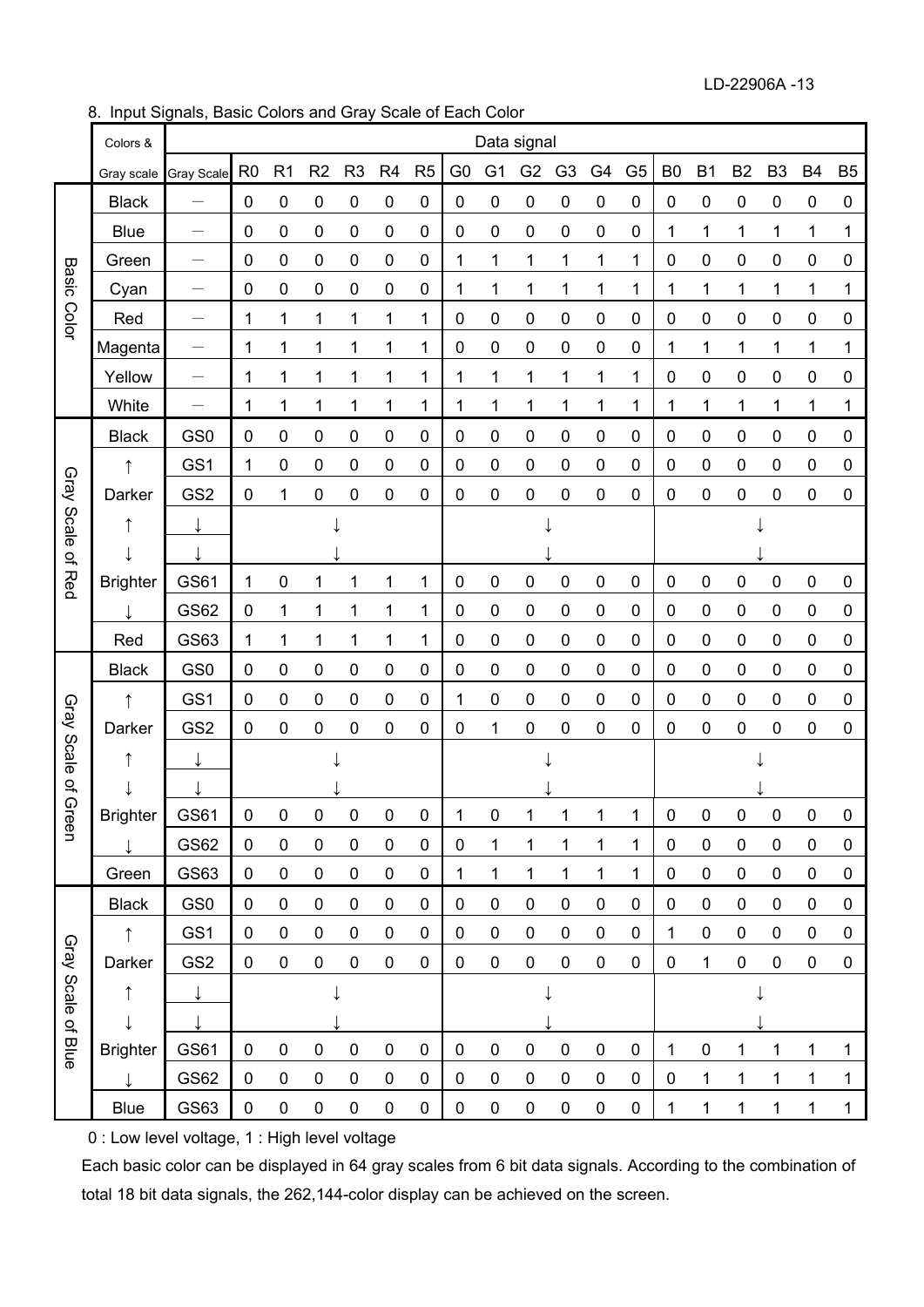## 9. Optical Characteristics

|  | Ta = $25^{\circ}$ C, Vcc=+3.3V |
|--|--------------------------------|
|--|--------------------------------|

| Parameter                |                         | Symbol          | Condition                | Min.                     | Typ.  | Max.                     | Unit                         | Remark                          |  |
|--------------------------|-------------------------|-----------------|--------------------------|--------------------------|-------|--------------------------|------------------------------|---------------------------------|--|
|                          | Horizontal              | $\theta$ 21     |                          | 60                       | 70    | $\overline{\phantom{a}}$ | deg.                         |                                 |  |
| Viewing<br>Angle         |                         | $\theta$ 22     |                          | 60                       | 70    | $\overline{\phantom{a}}$ | deg.                         |                                 |  |
| range                    | Vertical                | 011             | CR<br>10                 | 40                       | 50    | $\overline{\phantom{a}}$ | deg.                         | [Note9-1,9-4]                   |  |
|                          |                         | 012             |                          | 50                       | 60    | $\overline{\phantom{a}}$ | deg.                         |                                 |  |
| Contrast ratio           |                         | <b>CRn</b>      | $\theta = 0^\circ$       | 600                      |       |                          |                              |                                 |  |
|                          |                         | <b>CRo</b>      | Optimum<br>viewing angle | 600                      | 1000  |                          |                              | [Note9-2,9-4]                   |  |
| Response<br>Time         | Rise +<br>Decay         | $Tr+rd$         | $\theta = 0^\circ$       | -                        | 30    | 40                       | ms                           | [Note9-3,9-4]                   |  |
| Chromaticity of<br>White |                         | X               |                          | 0.263                    | 0.313 | 0.363                    | $\qquad \qquad \blacksquare$ |                                 |  |
|                          |                         | y               |                          | 0.279                    | 0.329 | 0.379                    | $\qquad \qquad \blacksquare$ | [Note9-4]                       |  |
| NTSC ratio               |                         |                 |                          | $\overline{\phantom{0}}$ | 40    | $\overline{\phantom{a}}$ | $\frac{0}{0}$                | [Note9-4]                       |  |
| Luminance of white       |                         | Y <sub>L1</sub> |                          | 950                      | 1200  | $\overline{\phantom{a}}$ | cd/m <sup>2</sup>            | $I_{LED_F} = 70mA$<br>[Note9-4] |  |
|                          | <b>White Uniformity</b> | δ <sub>w</sub>  |                          | $\overline{\phantom{a}}$ | 1.20  | 1.45                     | $\overline{\phantom{a}}$     | [Note9-5]                       |  |

The measurement shall be executed 30 minutes after lighting at rating. Condition :  $I_{LED_F}$ =70mA The optical characteristics shall be measured in a dark room or equivalent.

#### Measuring Viewing Angle Range

Other Measurements



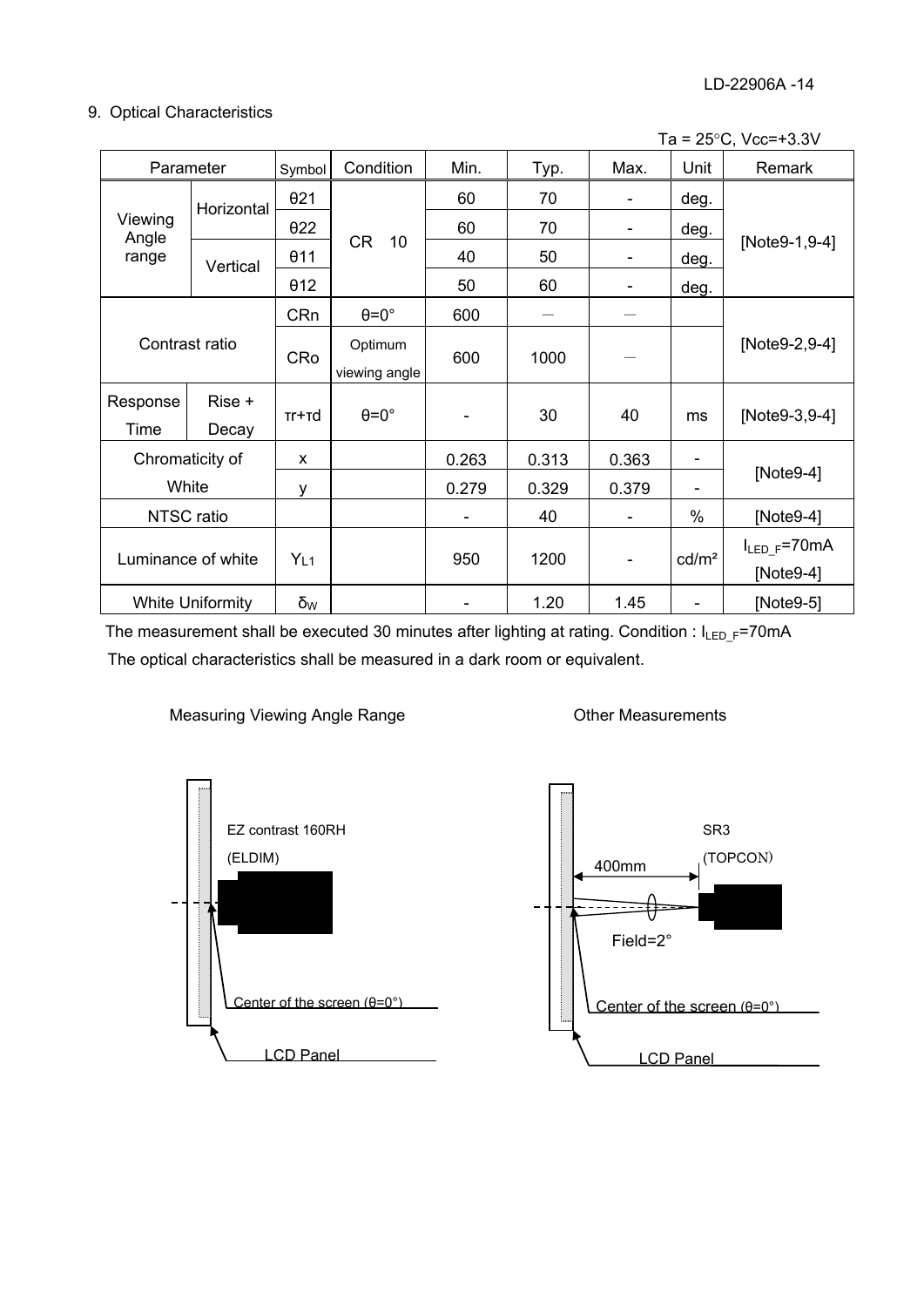#### [Note9-1] Definitions of viewing angle range



[Note9-2] Definition of contrast ratio

The contrast ratio is defined as the following Luminance (brightness) with all pixels black Contrast ratio  $(CR) = \frac{\text{Luminance (brightness) with all pixels white}}{\text{Lattice (cR)}}$ 

## [Note9-3] Definition of response time

The response time is defined as the following figure and shall be measured by switching the input signal for "black" and "white"



[Note9-4] This shall be measured at center of the screen.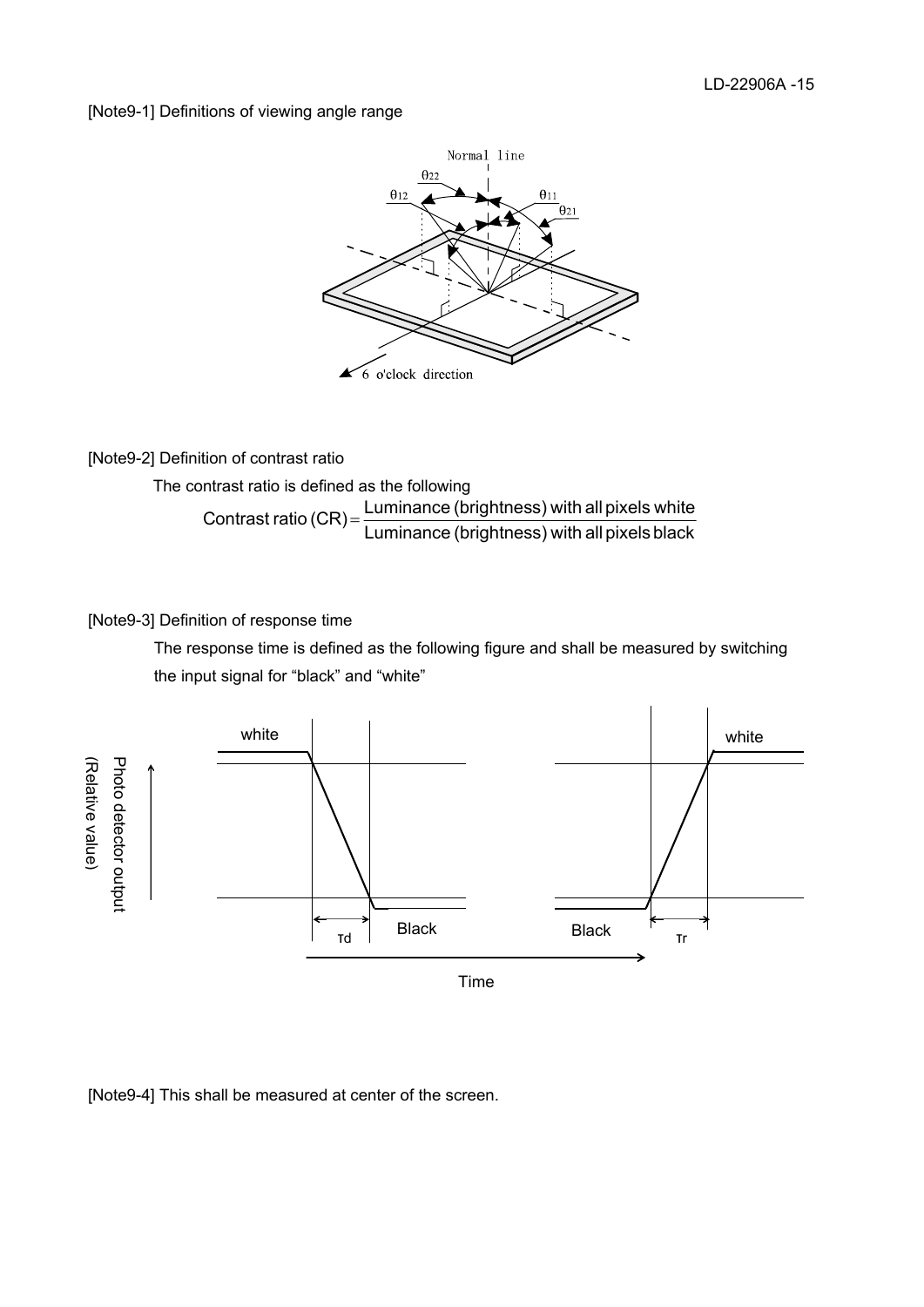## [Note9-5] Definition of Uniformity

 $Uniformity = \frac{Maximum~Brighness}{Minimum~Brightness} \times 100\,(%)$ 

The brightness should be measured on the 5-point as shown in the right figure.



10. Display Quality

The display quality of the color TFT-LCD module shall be in compliance with the Incoming Inspection Standard.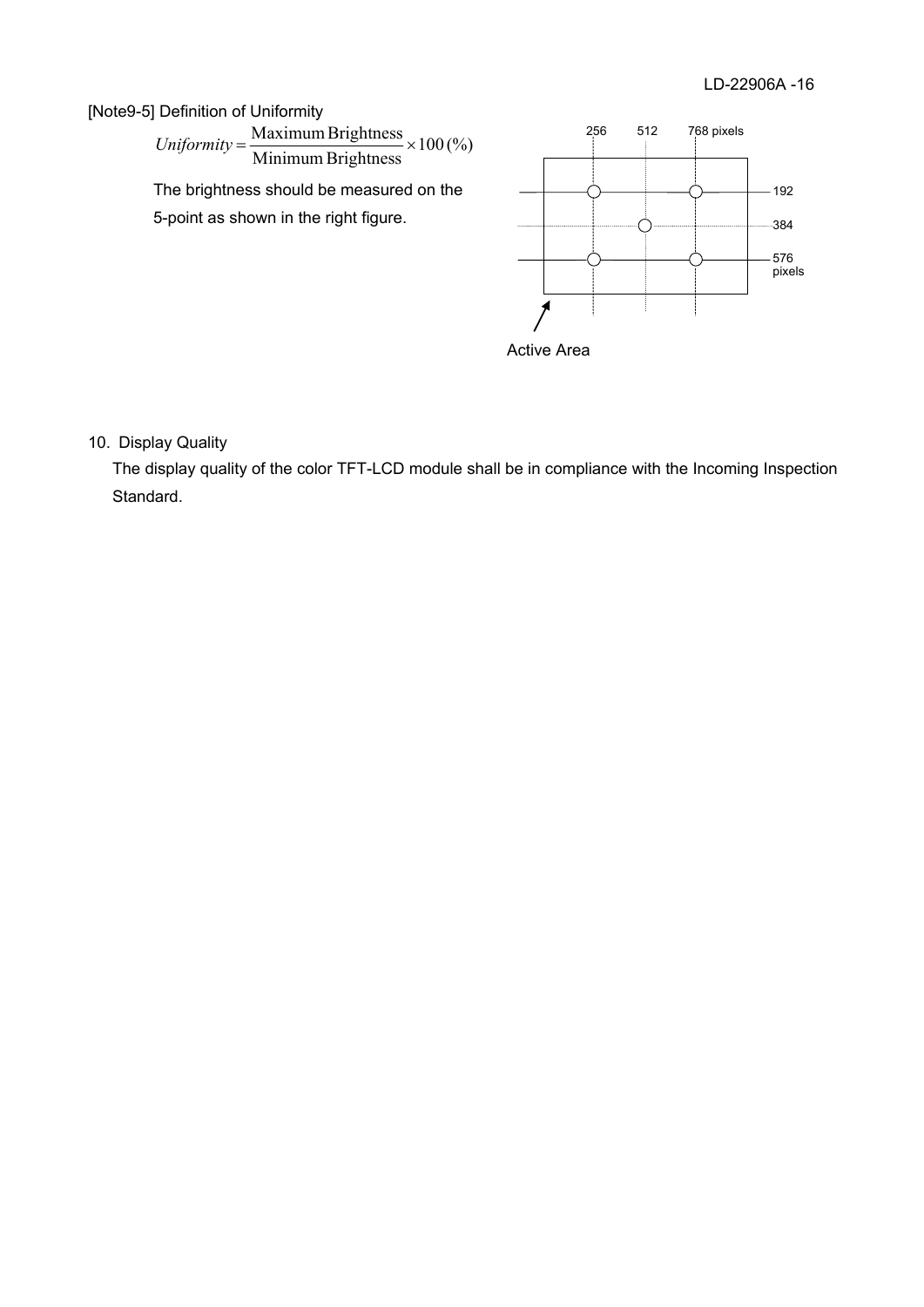- 11. Handling Precautions
	- a) Be sure to turn off the power supply when inserting or disconnecting the cable.
	- b) Be sure to design the cabinet so that the module can be installed without any extra stress such as warp or twist.
	- c) Since the front polarizer is easily damaged, pay attention not to scratch it.

Blow away dust on the polarizer with antistatic  $N_2$  blow. It is undesirable to wipe off because a polarizer is sensitive.

- It is recommended to peel off softly using the adhesive tape when soil or finger oil is stuck to the polarizer.
- When unavoidable, wipe off carefully with a cloth for wiping lenses.
- d) Wipe off water drop immediately. Long contact with water may cause discoloration or spots.
- e) When the panel surface is soiled, wipe it with absorbent cotton or other soft cloth.
- f) Since the panel is made of glass, it may break or crack if dropped or bumped on hard surface. Handle with care.
- g) Since CMOS LSI is used in this module, take care of static electricity and injure the human earth when handling.

Observe all other precautionary requirements in handling components.

- h) Since there is a circuit board in the module back, stress is not added at the time of a design assembly. Please make it like. If stress is added, there is a possibility that circuit parts may be damaged.
- i) Protection film is attached to the module surface to prevent it from being scratched . Peel the film off slowly , just before the use, with strict attention to electrostatic charges. Blow off 'dust' on the polarizer by using an ionized nitrogen.
- j) Do not expose the LCD module to a direct sunlight, for a long period of time to protect the module from the ultra violet ray.
- k) Connect GND of mounting holes to stabilize against EMI and external noise.
- l) When handling LCD modules and assembling them into cabinets, please avoid that long-terms storage in the environment of oxidization or deoxidization gas and the use of such materials as reagent, solvent, adhesive, resin, etc. which generate these gasses, may cause corrosion and discoloration of the modules.
- m) Liquid crystal contained in the panel may leak if the LCD is broken. Rinse it as soon as possible if it gets inside your eye or mouth by mistake.
- n) Notice : Never dismantle the module , because it will cause failure. Please don't remove the fixed tape, insulating tape etc that was pasted on the original module. (Except for protection film of the panel and the crepe tape (yellow tape) of fixing LED FPC temporarily.)
- o) Be careful when using it for long time with fixed pattern display as it may cause afterimage. (Please use a screen saver etc., in order to avoid an afterimage.)
- p) Adjusting volume has been set optimally before shipment, so do not change any adjusted value. If adjusted value is changed, the specification may not be satisfied.
- q) Please note that it is likely to damage your eyes when keeping seeing for a long time for a high luminance specification.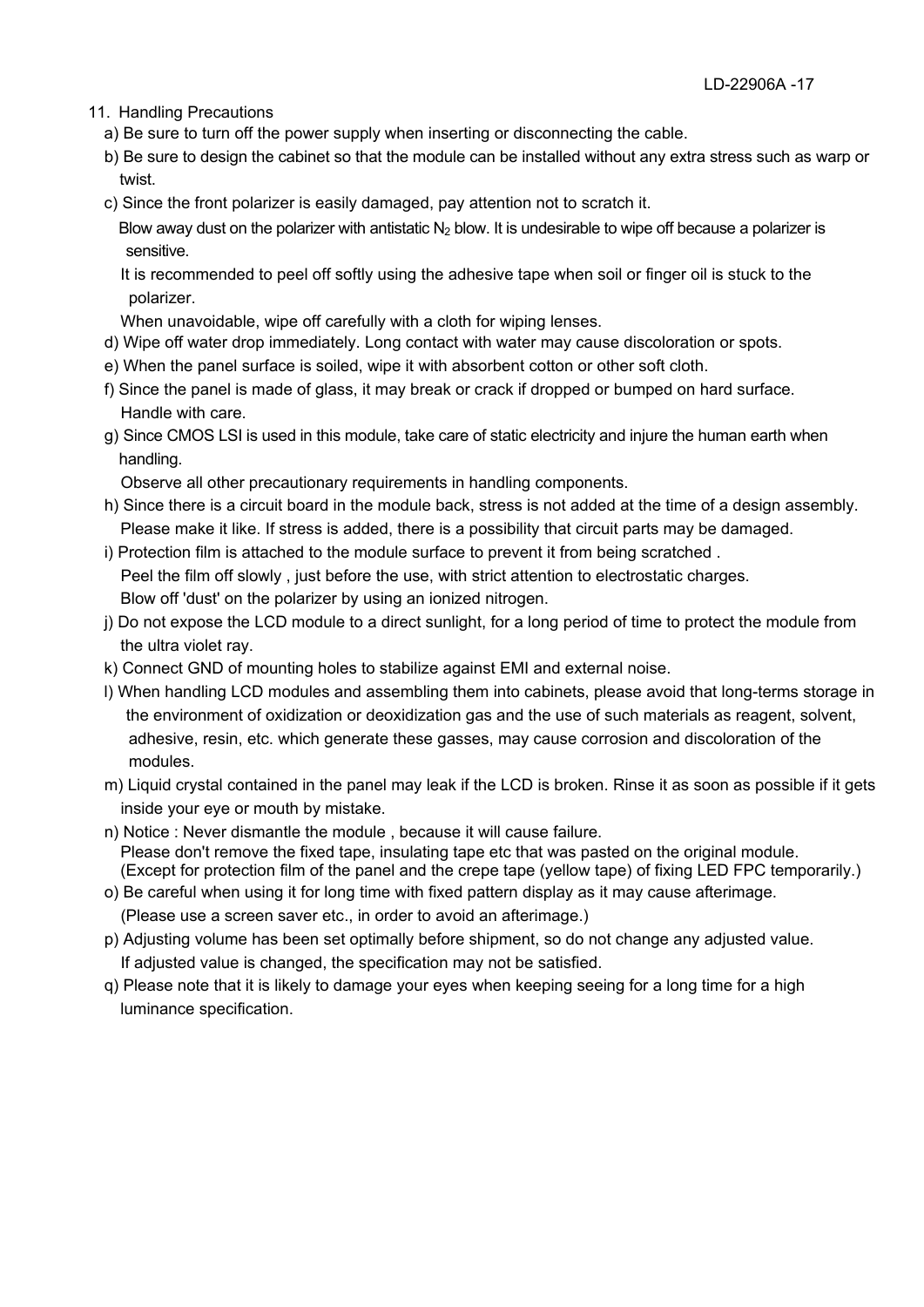#### 12. Packing form

This packing form and the specification are tentative.

This packing form and specification might be changed because they are designing now.

| Piling number of cartons                          | Max 6                  |
|---------------------------------------------------|------------------------|
| Package quantity in one carton                    | 10 pcs                 |
| Carton size                                       | 474(W)×335(D)×296(H)mm |
| Total mass of one carton filled with full modules | 7500g                  |
| Packing form                                      | Fig.1                  |

#### 13. Reliability Test Items

| No.            | Test item                       | Conditions                                                                                 |
|----------------|---------------------------------|--------------------------------------------------------------------------------------------|
| 1              | High temperature storage test   | Ta = $75^{\circ}$ C<br>96h                                                                 |
| $\overline{2}$ | Low temperature storage test    | Ta = $-35^{\circ}$ C<br>96h                                                                |
| 3              | High temperature                | $(Ta = 40^{\circ}C$ ; 90%RH<br>120h)                                                       |
|                | & high humidity operation test  | (No condensation)                                                                          |
| 4              | High temperature operation test | Ta = $50^{\circ}$ C<br>24h                                                                 |
|                |                                 | (Temperature of Panel surface is 60°C Max)                                                 |
| 5              | Low temperature operation test  | Ta = $-20^{\circ}$ C<br>24h                                                                |
| 6              | <b>Thermal Shock Test</b>       | +75 $^{\circ}$ C(0.5hours) -35 $^{\circ}$ C(0.5hours)                                      |
|                | (non-operating)                 | Tested for 100 cycles                                                                      |
|                | <b>Vibration test</b>           | Frequency range: 10 to 57Hz Sweep: 0.076mm<br>57 to 500Hz Acceleration:9.8m/s <sup>2</sup> |
| $\overline{7}$ | (non-operating)                 | Sweep time: 11 minute                                                                      |
|                |                                 | Test period: 3 hours (1 hours for each direction of X, Y, Z)                               |
| 8              | Shock test                      | Direction: ±X, ±Y, ±Z, Time: 1 times for each direction.                                   |
|                | (non-operating)                 | Impact value: 490m/s <sup>2</sup> , Action time 11ms                                       |
|                |                                 | Bezel/Panel: IEC61000-4-2                                                                  |
| 9              | Electro static discharge test   | Contact ±10kV                                                                              |
|                | (non-operating)                 | Air $±20kV$                                                                                |
|                |                                 | (LCD module is placed on an insulated board and examined.)                                 |
|                |                                 | Bezel/Panel: IEC61000-4-2                                                                  |
| 10             | Electro static discharge test   | Contact ±8kV                                                                               |
|                | (operating)                     | Air ±15kV                                                                                  |
|                |                                 | (LCD module is placed on an insulated board and examined.)                                 |

[Result Evaluation Criteria]

Under the display quality test conditions with normal operation state, these shall be no change which may affect practical display function.

normal operation state : Temperature:15~35°C, Humidity:45~75%, Atmospheric pressure:86~106kpa (based on JIS Z 8703)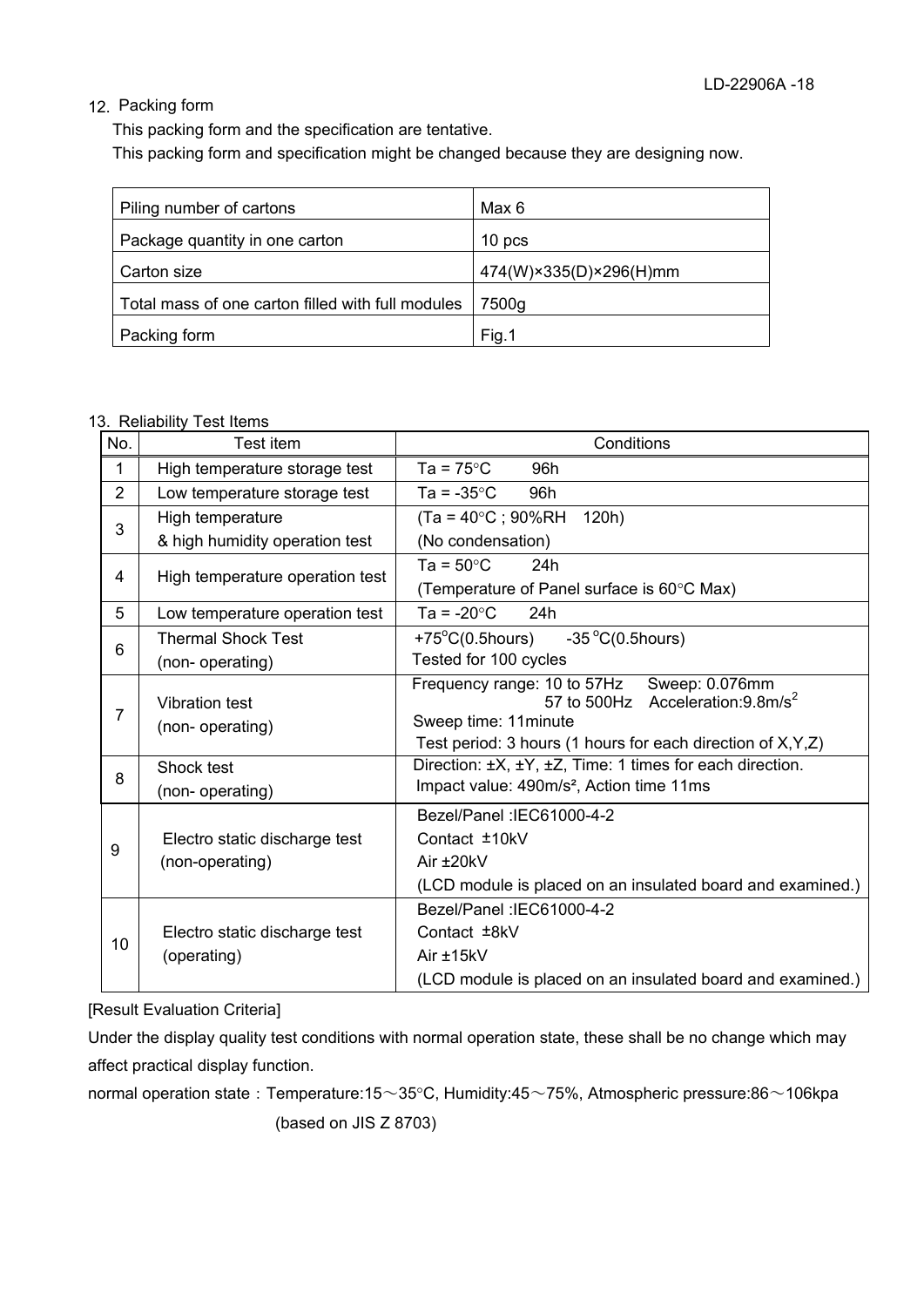#### 14. Lot No. marking



#### 14-2. Packing bar code label

Notion / Bar code: Model No. Date **Quantity** 

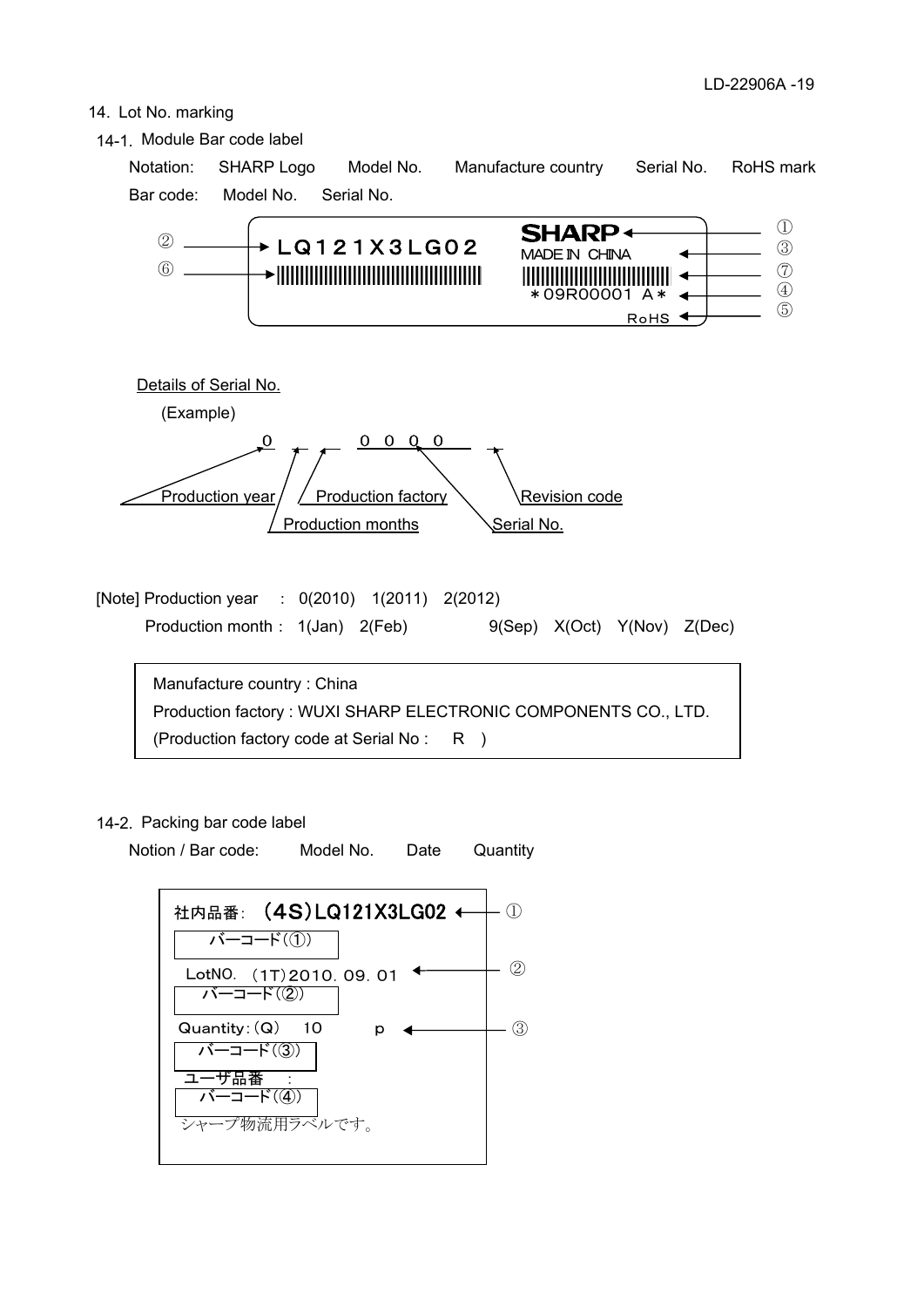#### 15. RoHS.Regulations

This LCD module is compliant with RoHS Directive.

#### 16. About PFOS

This module doesn't do intentional use about PFOS (perfluorooctanesulfonic acid) and the salt.

#### 17. Storage conditions

<Environmental condition range of storage temperature and humidity>

Temperature 0 to 40 degrees Celsius

Relative humidity 90% and below

Direct sun light

Please keep the product in a dark room or cover the product to protect from direct sun light.

#### Atmospheric condition

Please refrain from keeping the product with possible corrosive gas or volatile flux.

Prevention of dew

\* Please store the product carton either on a wooden pallet or a stand / rak to prevent dew.

 Do not place directly on the floor. In addition, to obtain moderate ventilation in between the pallet's top and bottom surfaces, pile the cartons up in a single direction and in order.

- \* Please place the product cartons away from the strage wall.
- \* Please maintain the storage area with an appropriate ventilation. It is recommendable to furnish the storage area with equipments such as ventilation systems.

\* Please maintain the ambient temperature within the range of natural environmental fluctuation.

#### Storage period

Within above mentioned conditions, maximum storage period should be one year.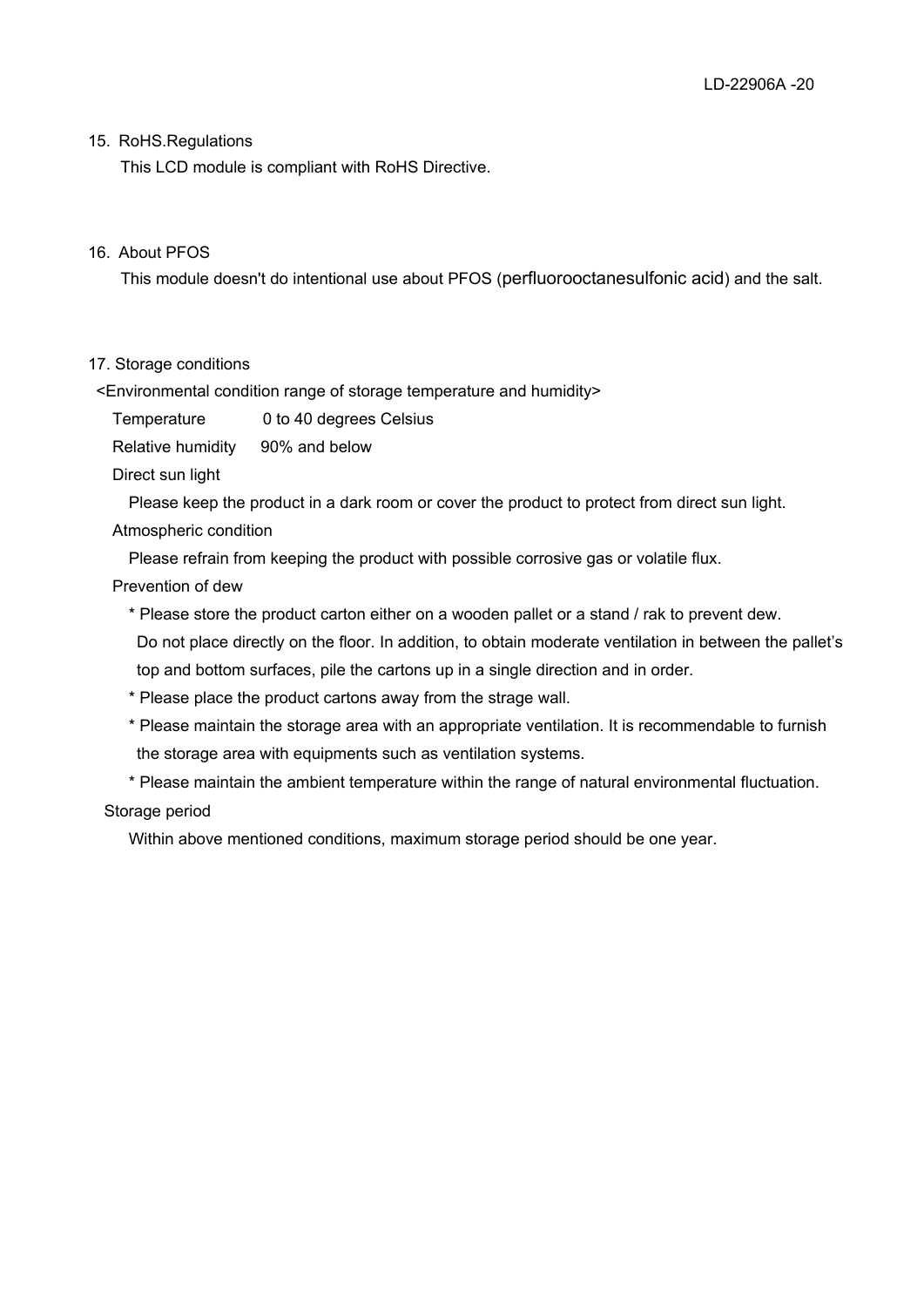LD-22906A -21



Fig1. LCD module packing carton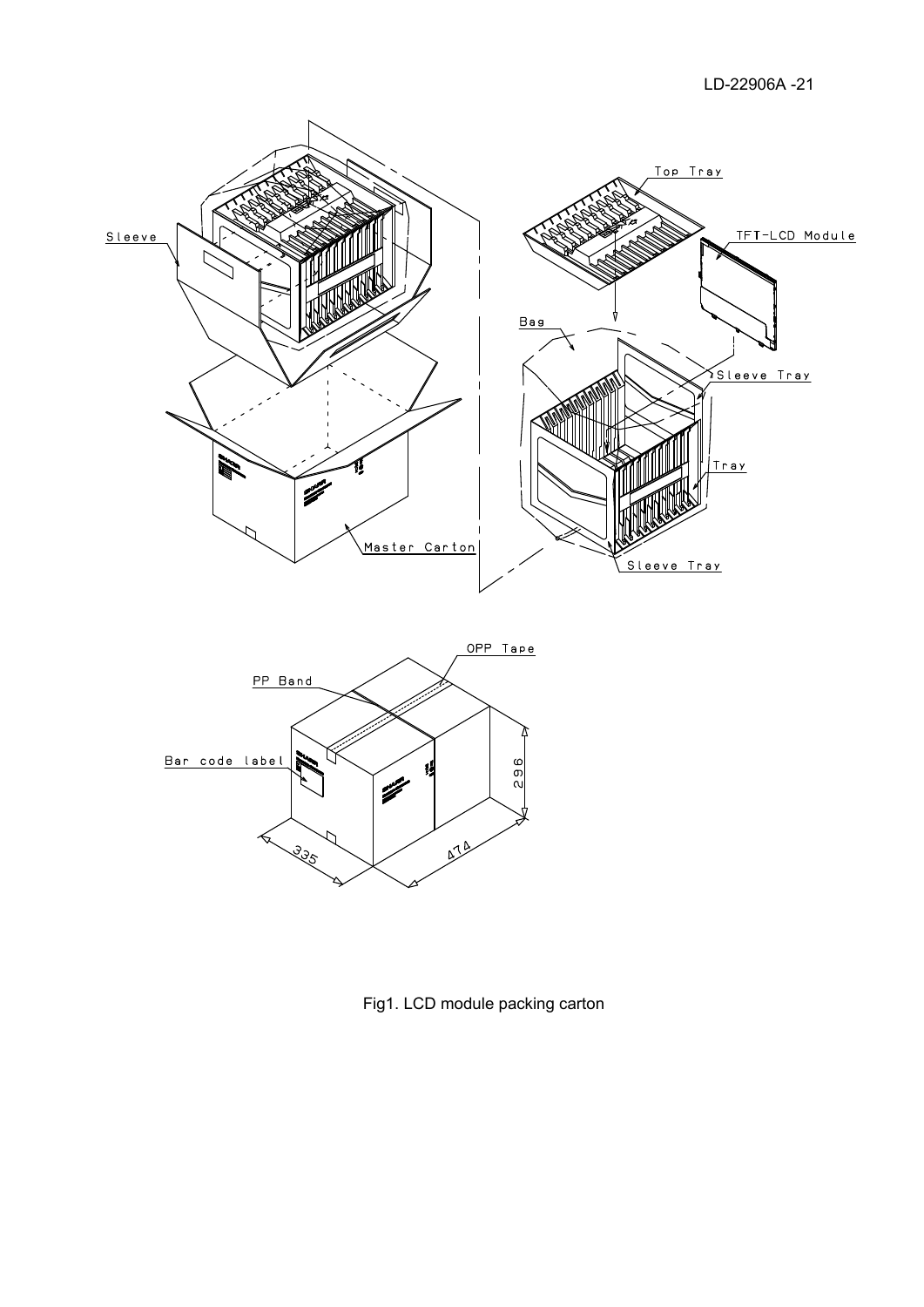

Fig2. 12.1XGA Outline Dimensions

LD-22802B -22